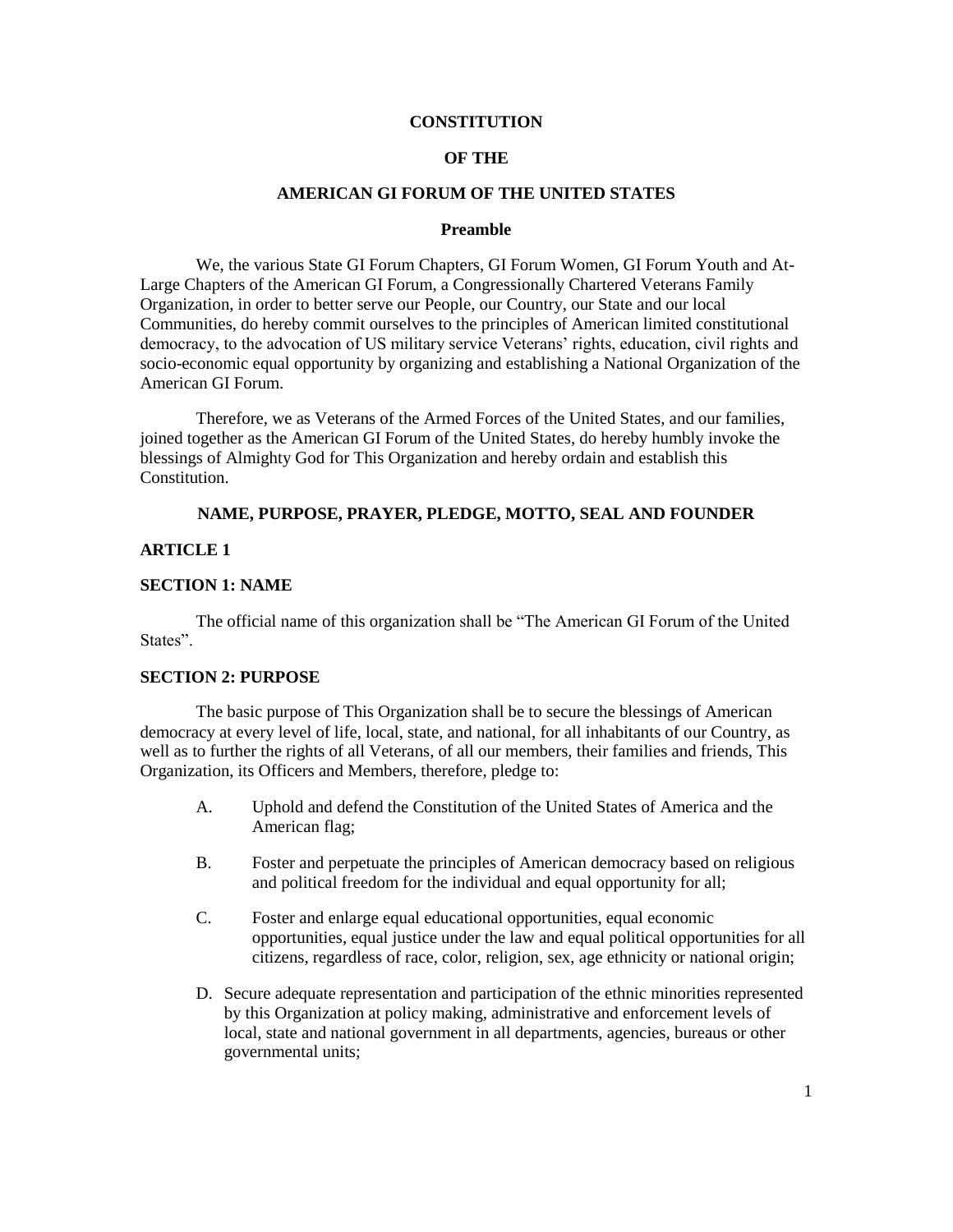- E. Combat all practices of a prejudicial or discriminatory nature in local, state or national life, which curtail, hinder or deny to any member of This Organization, and inhabitants an equal opportunity to develop his or her full potential as individuals;
- F. Foster and promote the broader knowledge, appreciation, conservation and use by all inhabitants of their cultural heritage and language;
- G. Use only non-violent, lawful, civil and peaceful methods of pursuing the objectives of This Organization as set forth above.

## **SECTION 3: OFFICIAL PRAYER**

The official Prayer of the AGIF-US shall be the Prayer of St. Frances of Assisi. This prayer shall be recited at the beginning of every meeting of This Organization, whether local, district, regional, state or national.

#### **Prayer of St. Frances of Assisi**

LORD, Make me an instrument of Thy Peace. Where there is hatred, let me sow love. Where there is injury, pardon. Where there is doubt, faith. Where there is despair, hope. Where there is darkness, light. Where there is sadness, joy.

Oh, DIVINE MASTER, grant that I may not so much seek to be consoled as to console, to be understood and to understand, to be loved as to love, for it is in giving that we receive, it is in pardoning that we are pardoned and it is in dying that we are born to ETERNAL LIFE. Amen.

### **SECTION 4: PLEDGE OF ALLEGIANCE**

The Pledge of Allegiance to the flag of the United States of America shall be recited by all members of This Organization. It shall be recited at every meeting of This Organization at all levels immediately after the Official Prayer.

### **Pledge of Allegiance**

"I pledge allegiance to the flag of the United States of America and to the Republic for which it stands, one nation under God, indivisible with liberty and justice for all".

## **SECTION 5: MOTTO**

The official motto of This Organization shall be "Education is our Freedom and Freedom Should Be Everybody's Business". This motto shall be used in all literature, letterheads, bulletins and other written material distributed by the AGIF at all organizational levels.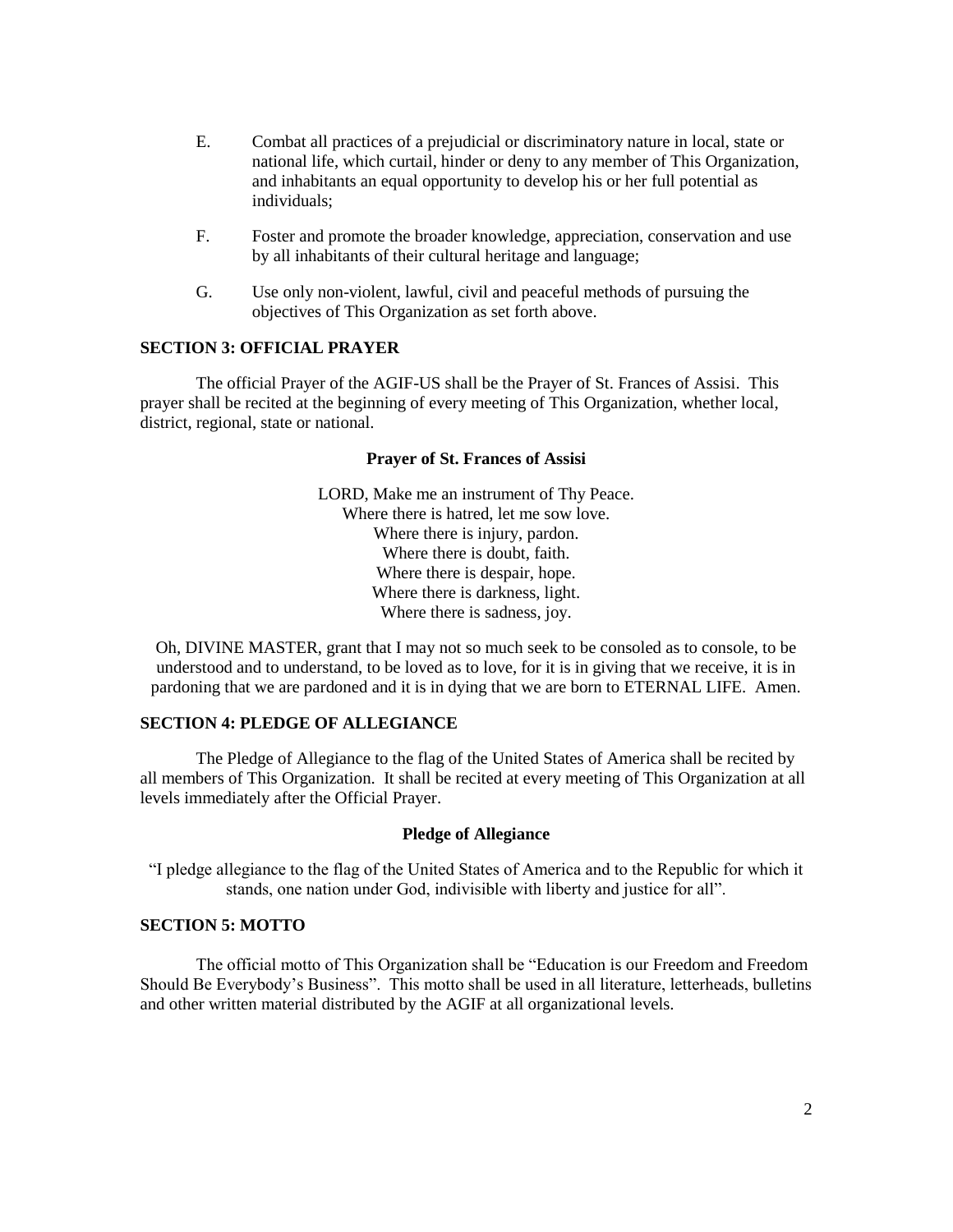#### **SECTION 6: SEAL**

The official seal of the American GI Forum shall consist of a shield with seven red and six white stripes running vertically for two thirds of the depth of the shield and a blue field at the top third with thirteen stars set six on each side and one at top center. Across the blue field will be inscribed the word "American" and rays in a white background will run from the center star to the word "American". Across the face of the shield wherein lie the vertical stripes will be inscribed the words "GI Forum".

## **SECTION 7: FOUNDER**

The Founder – Dr. Hector P. Garcia, the revered founder of the American GI Forum, has journeyed in full battle gear to join other of our troops in the Kingdom of Almighty God, but his ideas and ideals should be respected and followed as much as practically possible considering the conditions of the time. However, whatever the time, his tireless efforts to achieve social justice, equality of opportunity and a better life for the poor generally and for Hispanics specifically, shall keep the fires burning in the hearts of all those who continue to fight for the lofty goals he sought. His name shall appear as Founder on the upper right side of all American GI Forum letterhead. He shall never be forgotten.

#### **ARTICLE 11 – MEMBERSHIP**

#### **SECTION 1: GI FORUM CHAPTERS**

Membership in GI Forum Chapters shall be constituted by men and by women who may qualify as Veterans. The term Veteran shall be defined as all persons, male or female, who are American citizens or legal residents and who have served honorably, or are serving honorably for at least six months, in the Armed Forces of the United States of America, including the Coast Guard, the National Guard or other official component for military service or training set up the Armed Forces of the United States, or who have served in such a unit for as long a time as it may be required to qualify as a Veteran as defined by the U.S. Department of Veterans Affairs, shall be eligible for active membership in the GI Forum Chapters of This Organization. Membership in GI Forum Chapters shall also be available to non-veterans to the extent authorized by Section 4 of this Article.

### **SECTION 2: GI FORUM WOMEN CHAPTERS**

All female persons, who are American citizens or legal residents and who are 18 years of age or older, or who are married or have been married and are at least of the age of 14 years, shall be eligible for active membership in the Women's Chapters. Said person's membership must be recommended by a member and must be approved by a simple majority vote of the GI Forum Women's Chapter wherein membership is solicited.

A female Veteran may join either a GI Forum or a GI Forum Women Chapter.

### SECTION 3: GI FORUM YOUTH CHAPTERS

All young persons, who are American citizens or legal residents, single, never married and between the ages of 10 and 21 years, shall be eligible for active membership in GI Forum Youth Chapters.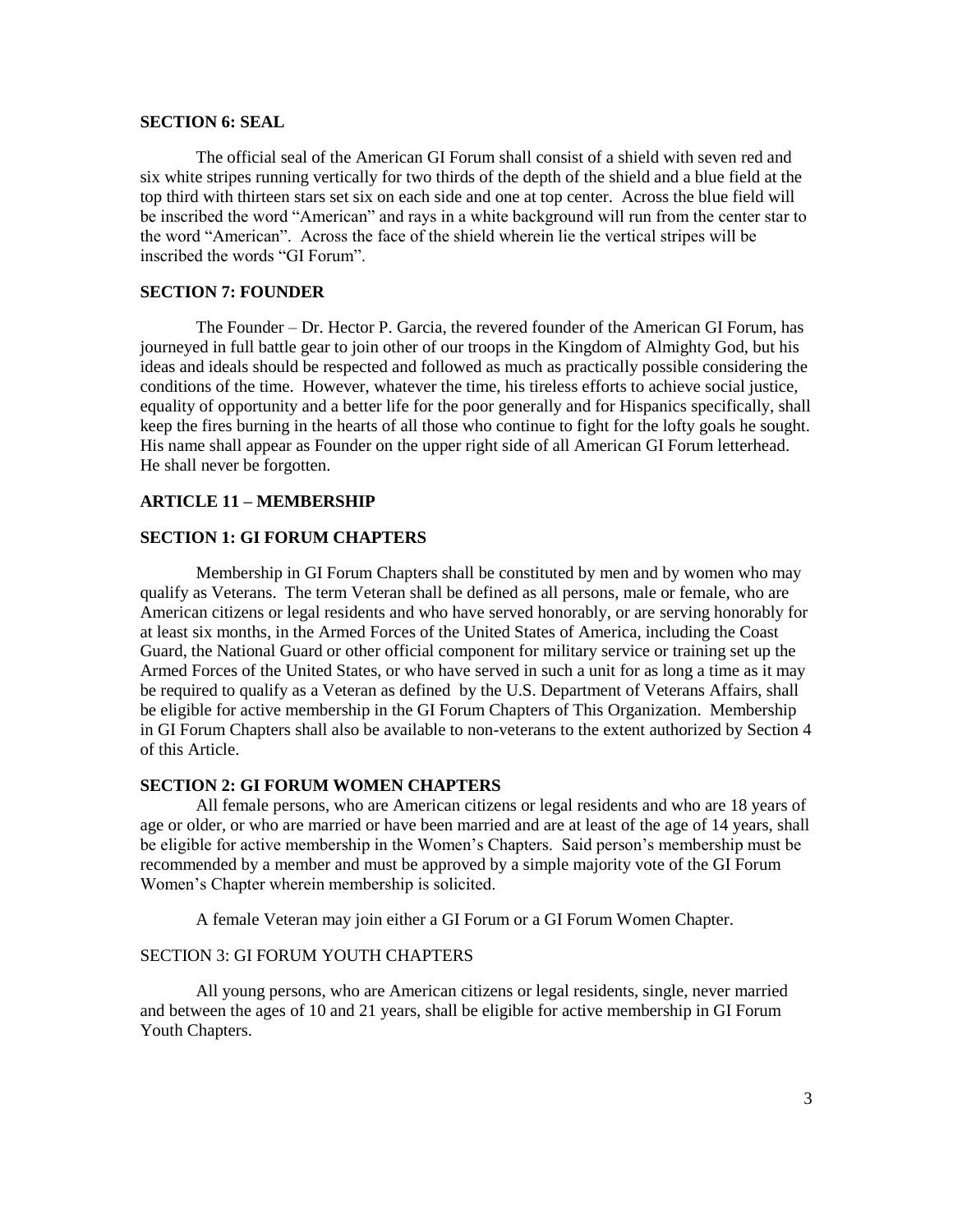### **SECTION 4: NON-VETERANS AND MEMBERS OF ARMED FORCES**

Any adult male person, 18 years of age or older, who does not fulfill the requirements of Section 1 of this Article on Veteran qualifications, who is of good morale character and whose general reputation in the community in which he/she resides is good, may be voted into membership in any particular GI Forum Chapter. Said person's membership must be recommended by a member and must be approved by a simple majority vote of the GI Forum Chapter wherein membership is solicited. Provided, however, that the total non-veteran membership in any GI Forum Chapter must not exceed 25% (twenty-five percent) of the total membership except, however, that such percentage, once attained, shall not decrease if the percentage of Veterans members decreases. Provided, further, that all GI Forum Chapters must have at all times at least eight (8) Veteran members. Understandably, the Veteran requirement shall not apply to GI Forum Women and Youth Chapters.

Membership in GI Forum Chapters shall also be available to men and women who are active members of the Armed Forces of the United States, and they shall be counted as Veterans. On leaving the military, in order for them to qualify as Veterans, they shall have to meet the requirement set out in Section 1 of this Article.

Any person so eligible, who is of good moral character, who is disposed to uphold the principles of the AGIF, who pays his/her dues and takes the Oath of Members shall be considered a member of his/her particular Chapter, as well as of the AGIF-US and of any pertinent AGIF Organization there under.

#### **SECTION 5: ACTIVE MEMBERS – DEFINITION**

In order to be considered an active member and eligible to vote in any AGIF Organization, all members must pay their dues as provided in this Constitution and other dues and/or assessments that may be levied through appropriate action of the National Conference, as well as pay such local and state dues and/or assessments as may be imposed by their respective local and state AGIF Organizations, and thereafter take the Oath of Members.

All members must report any change of their address to their respective Local, State, At-Large and National AGIF Organizations.

**A. Quorum** – The quorum required for all AGIF Chapters to legally transact business shall be eight (8) members. All other AGIF Organizations shall themselves set their own quorum requirements.

## **SECTION 6: OTHER MEMBERS**

#### **A. Honorary**

Any person who has rendered outstanding service to the community wherein he or she resides or who has attained a ranking place in the filed of letters, human or civil rights, science or the arts, may be elected to honorary membership in any GI Forum, At-Large, GI Forum Women or GI Forum Youth Chapter by a majority vote of the members thereof. An honorary member shall not hold office or vote but may attend AGIF gatherings, be permitted to give counsel and guidance, and to participate as ex-officio member of any committee to which he or she may be appointed.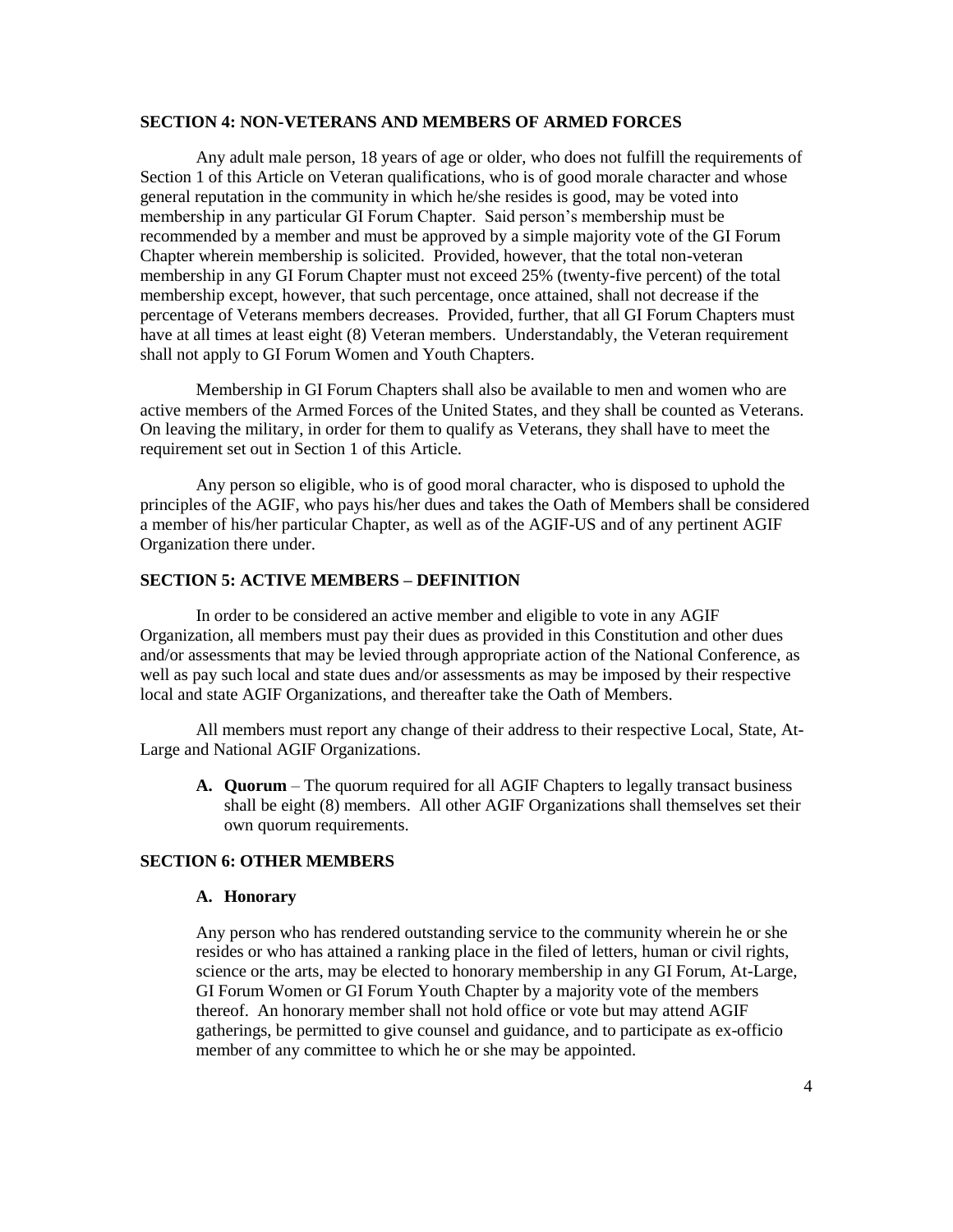**Honorary members** shall not be required to pay dues or other financial assessments, but may do so voluntarily.

#### **SECTION 7: MEMBERSHIP DENIED TO SUBERSIVES**

No person who is, or has been, a member of any Communist, Fascist, or other organization or conspiracy that advocates the overthrow or the serious undermining of the Government of the United States shall not be eligible for membership in This Organization. To help enforce this requirement, an appropriate oath may be required by the Officers of This Organization of any person who solicits membership of whatever nature in This Organization.

### **SECTION 8: OATH OF MEMBERS**

All members of this Organization, active and/or honorary, shall take the following oath when they join the American GI Forum; such oath once taken does not ever have to be retaken.

### **OATH OF MEMBERS**

"I do solemnly promise and swear that I will uphold the Constitution and honor the Flag of the United States of America and of my State, that I will abide by the Constitution and By-laws of the American GI Forum and that I will neither wrong nor harm, in any way, shape or form the same, nor a member thereof, SO HELP ME GOD".

# **SECTION 9: NO RESTRICTION ON MEMBERSHIP BY LOCAL CHAPTERS OR ON THE NUMBER OF CHAPTERS**

No AGIF Organization shall restrict the number of active members, except as provided in Sections 4 and 5 of this Article, nor shall the number of AGIF Chapters be restricted in any given community by means of any rule limiting membership or limiting the number of AGIF Chapters or Local AGIF Organizations to a given number in any city or community.

Local Chapters, in accordance with attendance or other reasonable rules, may accord privileges and benefits accruing from extraordinarily fine activity to those members complying with such rules in an exemplary manner.

# **SECTIOIN 10: TRANSFER OF MEMBERSHIP**

Any member in good standing of any AGIF Chapter may request transfer of his/her membership to any other Chapter in any other state by notifying the local Chapter Secretary, whose duty it shall be to notify the proper chief local, state and national officer(s) of such transfer, except that such transfers shall not be authorized to a member residing in a state where a State AGIF Organization exists, unless the member involved shall be domiciled in the state he/she wants the membership transferred to. It is permissible, however, to transfer membership from one AGIF Chapter to another within the same state.

### **SECTION 11: DUES**

A. The members of all American GI Forum Chapters shall pay no less in the way of dues than the National Conference may decide, but they may pay more, in accordance with whatever amount of the total dues the State and/or Local American GI Forum Organizations shall decide to keep to help finance their own operations.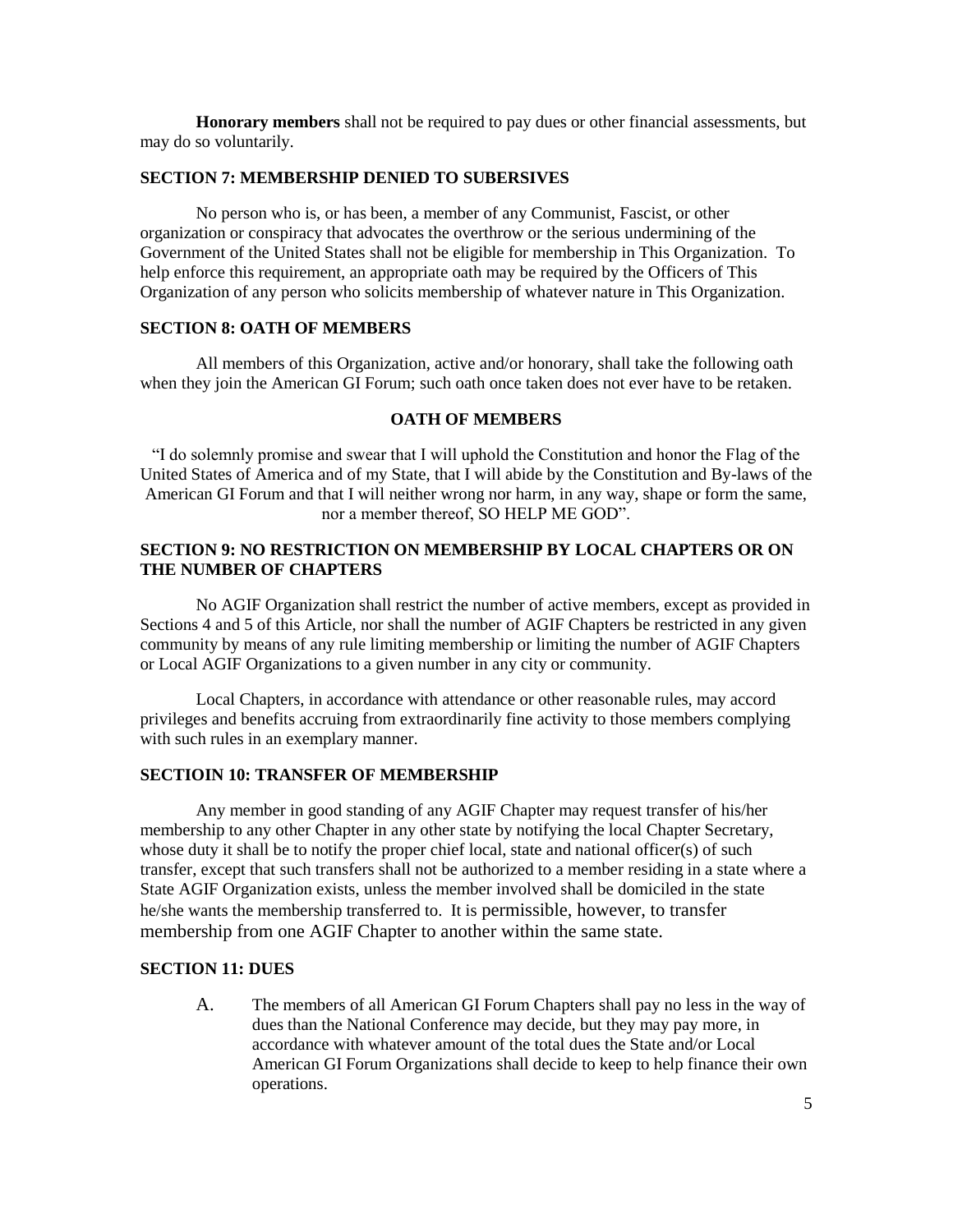B. **Lifetime Memberships** – All those members wishing to become lifetime members shall pay any amount which the National Board may hereafter alone determine, but no less than \$100.00 dollars to so qualify. On such payment the member involved shall have no further obligation to pay dues to the AGIF-US.

Lifetime Membership does not exempt the member, however, from paying his/her state and/or local dues and/or assessments to maintain full, active membership in the local, district, regional, at-large and state AGIF Organizations of his/her domicile in any of which they shall still have a voice but no vote, unless he/she shall pay whatever local dues and/or assessments may be ordinarily imposed on its members. At all national AGIF gatherings, Lifetime Members shall have both a voice and a vote. They shall also have a voice in any and all AGIF Organizations, but a vote insofar as is provided for herein.

C. **Other Dues** – All active members shall also pay such local and state dues or assessments as may be imposed by their respective local and state AGIF Organization, as well as other dues or assessments that may be levied through appropriate action of the National Conference. The National Conference shall decide by 2/3 vote of the delegates present and voting the amount of dues to be paid to the AGIF-US by members of all AGIF Organizations.

All such members who fail to pay lawful dues and assessments to their local, atlarge or state AGIF Organizations or to the American GI Forum of the United States, shall lose their membership, hence their voice and vote in any and all AGIF gatherings, but can be automatically reinstated on payment thereof without any formality. A Lifetime Member shall not ever lose his/her voice (and/or vote) in AGIF gatherings, except as provided for hereinabove.

## **ARTICLE 111 ORGANIZATIONAL STRUCTURE**

# **SECTION 1: NATIONAL ORGANIZATION – AT-LARGE CHAPTERS**

The American GI Forum of the United States shall be in the nature of a confederation composed of its own autonomy, as well as the autonomy of the various State AGIFs, of Local Chapters, and At-Large Chapters, as presently existing at the time this Constitution is adopted, plus any new AGIF Organizations. The autonomy referred to herein is set out merely to insulate fellow (sister) AGIF Organizations from exposure to civil liability which might be incurred by a given AGIF Organization and/or by an AGIF member, but all AGIF Organizations and AGIF members shall be strictly bound by the terms of this Constitution. On the failure of any AGIF Organization or member to be so bound, such as to act outside of the authority hereof, the National Board on its own motion, after notice and adversarial type hearing before it held in the spirit of procedures set out in Article V hereof, may on simple majority vote, suspend the Charter of any AGIF Organization, or suspend an individual from membership, if found guilty of failing to operate strictly under the terms of this Constitution, and any guilty Chapter and/or any AGIF Organization and member thereof, shall lose the right to register and be seated at the AGIF National Conference and Mid-Year Conference, as well as lose the right to use the GI Forum name. On failure to abide by such terms, any AGIF Organization and its Commander and/or member, shall be subject to a state civil injunctive action filed by the National Commander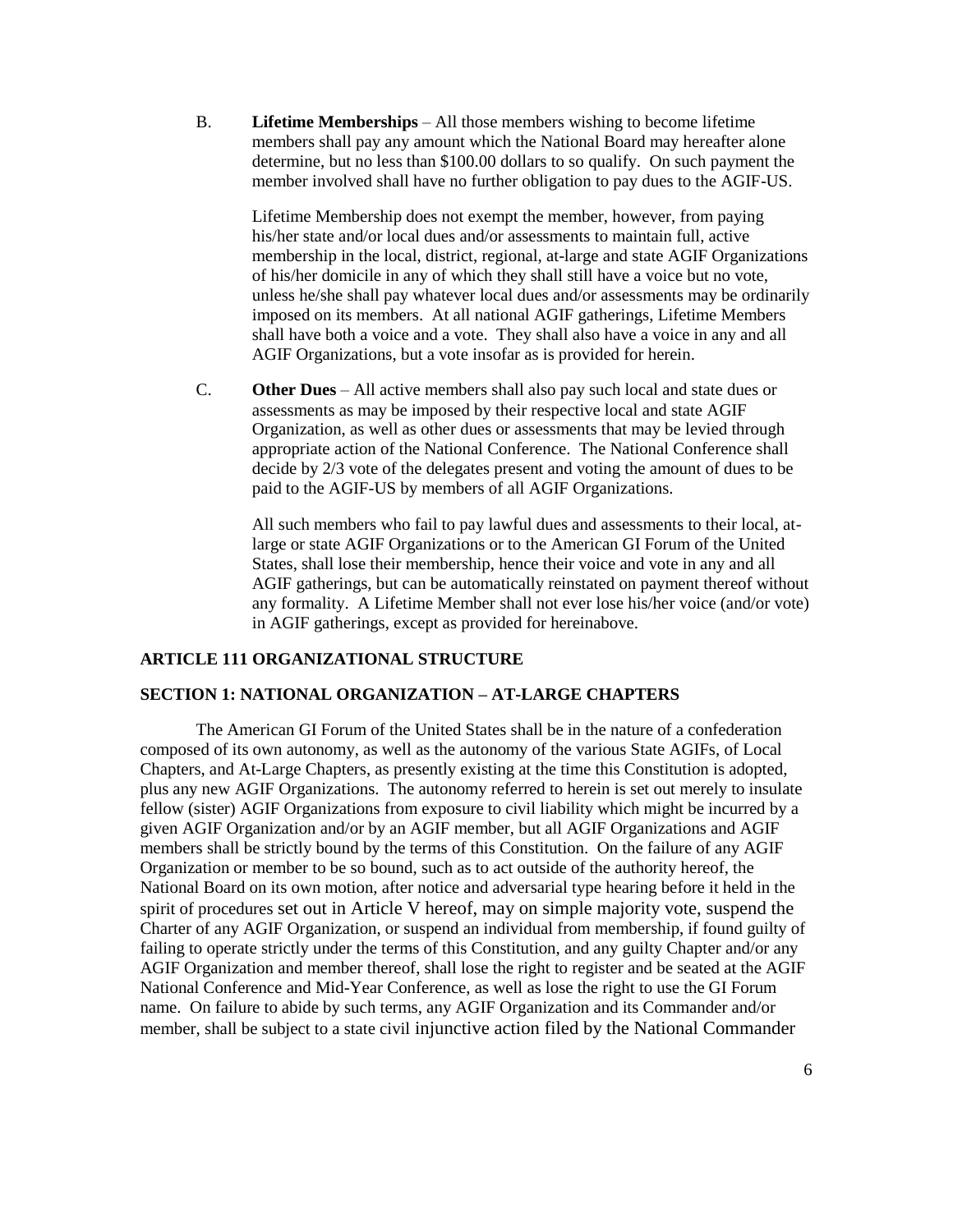in the capital city of the state wherein any offending entity is/are situated. The finding of the National Board shall be admissible in evidence, and on a court holding against any offending entity, same shall be subject to pay attorney fees, court costs and interest thereon at the legal rate.

State AGIFs shall be defined as a State AGIF Organization in the different states of the United States wherein three or more Charters have been issued to constitute GI Forum Chapters which remain viable, regardless of the existence of whatever number of the other type of Chapters may exist in one or more cities of the respective state. All Chapters in a given state which do not have the required number of GI Forum Chapters to qualify as a State AGIF Organization shall be considered to be Chapters At-Large, whether they by GI Forum Chapters, GI Forum Women Chapters or GI Forum Youth Chapters; except that the District of Columbia shall be recognized as a State AGIF Organization and shall be exempt from the requirement of having three GI Forum Chapters, but shall comply with all other requirements of a State AGIF Organization.

## **SECTION 2: NATIONAL AND OTHER CONFERENCES OR AGIF GATHERINGS**

A. **COMPOSITION** – The National Conference of the AGIF-US shall be composed of the national officers, as hereinafter specified, plus the delegates from the State AGIF Organizations and the At-Large AGIF Organizations. The Conference shall be referred to as the National Conference.

B. **MEETINGS** – The National Conference shall meet at least once each year at site specified by the National Conference two years prior to each respective Conference. In the event the host AGIF Organization is unable to meet its commitment to stage the Conference, a new site/host shall be selected by the National Conference held prior to said Conference, or if the National Conference has already adjourned, then a new site/host shall be selected by a two-thirds voter of the National Board either at a called meeting or with its consent expressed in writing or by written mailed ballot of two-thirds of the members thereof.

- (1). Any AGIF State Organization wishing to bid for the staging of a National Conference must provide signed documentation from a financial institution verifying that said AGIF State Organization has a minimum of Ten Thousand Dollars (\$10,000.00) seed money earmarked for the said National Conference. The National Board may choose to raise the minimum amount.
- (2). Any AGIF State Organization wishing to bid for the staging of a National Conference must have at least one existing AGIF Youth Chapter.

C. **(a). VOTING PROCEDURE –** At the AGIF-US yearly National Conference, each AGIF Organization shall be entitled to three (3) delegate votes, one each corresponding to the States' Commander, the States' Chairwoman and the States' Youth Chair. Each must be on the assembly floor in order to be eligible to cast his/her vote.

**(b).** Additionally, each GI Forum Chapter, GI Forum Women's Chapter, At-Large Chapter and GI Forum Youth Chapter from all over the United States shall be entitled to six (6) votes for the first eight (8) through ten (10) currently paid members in good standing, and one (1) additional vote for each additional five (5) members in good standing.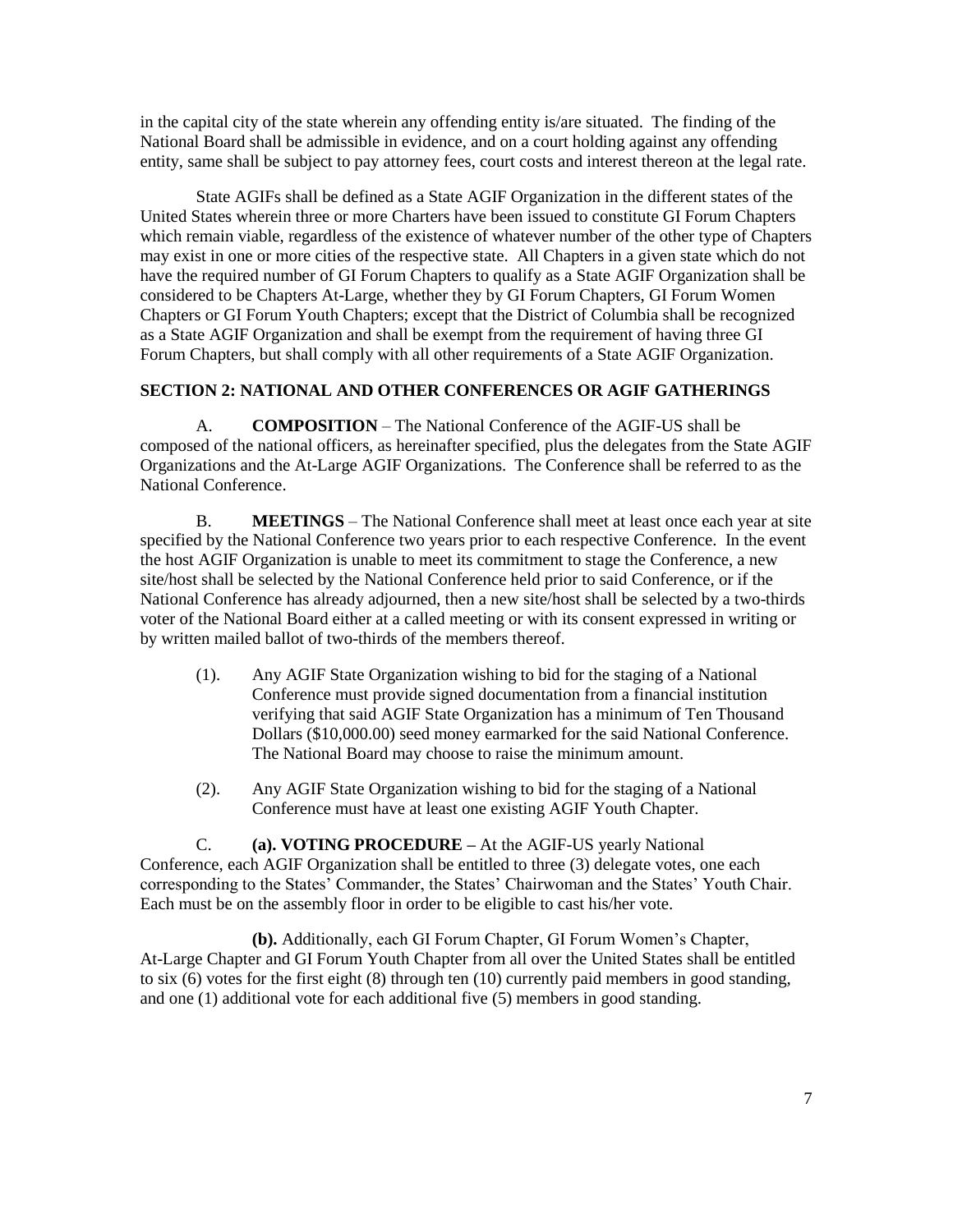**(c).** The Washington D.C. Chapter, pursuant to Article III, Section 1, shall be entitled to three (3) delegate votes as other State AGIF Organizations and shall further be **entitled to four (4) votes for the first eight (8) through ten (10) currently paid members in good standing of each Chapter and one (1) additional vote for each additional ten (10) members in good standing.**

**(d).** At any AGIF gathering, whether national, state, regional, district, local, At-Large chapters, Washington, D.C. Chapter, Board of Directors or Executive Boards (or whatever name designation is chosen by the directors), there shall be o voting under the so-called "unit rule" in the entire AGIF Organization, and so every AGIF Organization in good standing shall have only as many votes at an AGIF gathering as it has duly registered delegates present and voting on the Conference or meeting floor, and shall be subject to the other provisions of this Subsection C above.

**(e).** Subject to Quorum requirements, voting strength at local chapter meetings shall be based simply on one vote for each member present on the floor, but all other AGIF Organizations assembled in any conference or meeting, including board or executive gatherings, shall be subject to the same rules on voting strength as stated hereinabove in Subsection C, if the nature of their composition for voting strength at an AGIF gathering is such that the "unit rule" prohibition sets in.

(f). The cut-off date for receipt of memberships by the National Office to determine the voting strength of any AGIF Organization, at the National Conference or at any other conference or meeting, shall be thirty (30) days prior to the opening date of any Conference or meeting. Any membership application or application for Charter received after the cut-off date will not be counted in determining voting strength of any particular AGIF Organization. After the cut-off date, the National Executive Director shall compile and mail out a report of the potential voting strength of each AGIF State, At-Large or Local AGIF Organization.

(g). Roll Call Vote – At the National Conference – It shall be mandatory that delegations from two State AGIF Organizations request a roll call vote before such vote is ordered by the presiding officer. At State AGIF Organization Conferences, it shall take the call of three (3) individual Chapters before a roll call vote may be so ordered, and at any Local conference or meeting, it shall take the call of three (3) members before a roll call vote is ordered.

(h). Vote and Election Results – Unless otherwise specified in this Constitution, or in Robert's Rules of Orders, if applicable, only a simple majority vote shall be required to determine any issue which is voted on at any AGIF Organization gathering. Only members of chapters, which have paid their assessments, charter renewal and membership dues shall be eligible to vote.

In all elections held in any AGIF Organization, whether the process is done by paper ballot or otherwise, the winning candidate must carry the election by fifty percent (50%) plus one (1) of the votes taken. In some instances the election process may require a run-off between the two candidates with the highest votes. In any event, the Elections Chair shall see to it that the votes are tabulated and recorded with the help of his/her committee. The Elections Chair shall announce the ultimate winner without giving numbers. But, if any candidate or his/her representative calls for announcement of vote number by results, they shall be orally given to the assembly, or privately given to the candidate, whatever the candidate or his/her representative may request. If any candidate calls for a canvassing of the votes, they shall be canvassed before him/her immediately and in the most expeditious manner.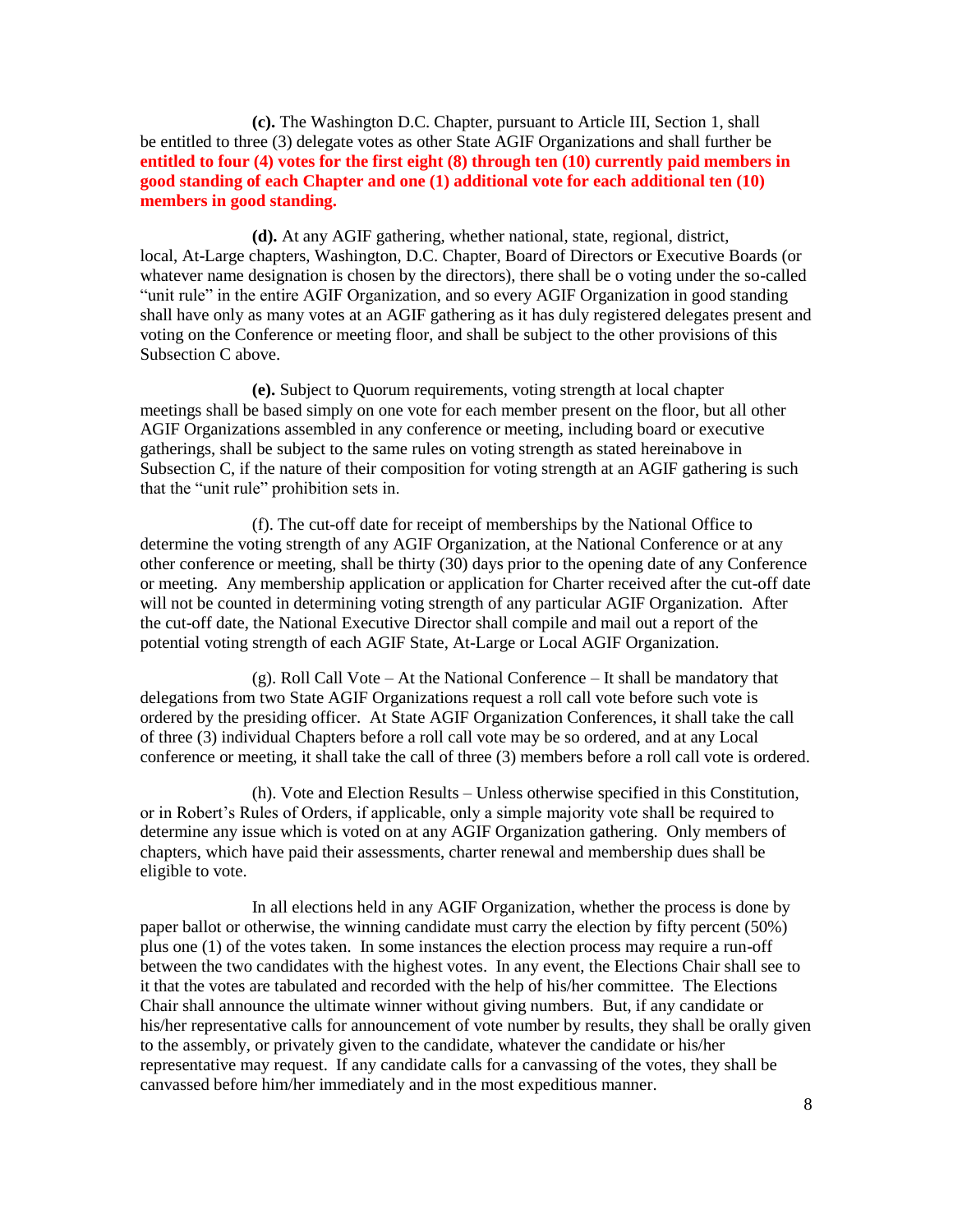**(i). Limited Vote of National Commander(s)/Chair(s)** – In keeping with the tradition of giving the Commander/Chairs(s) an aura of impartiality before the assembly, the National Commander, the National Chairwoman and the National Youth Chair shall not vote on any issue at the National Conference, National Board meetings and in their own respective assemblies, unless it is to break a tie vote.

A delegation for the purpose of the voting process, except for voting at the local chapter level, is defined as follows:

The AGIF State Organization delegation to the National Conference shall consist of the State Commander, State Chairwoman and the State Youth Chair. Further, each duly chartered and currently paid Chapter of the American GI Forum of the US is a separate delegation, which includes each separate GI Forum Chapter, GI Forum Women Chapter, At-Large Chapter and GI Forum Youth Chapter.

**(j). Delegations For State AGIF Gatherings –** Delegations to State AGIF, Regional/District or Board Conferences or meetings shall consist of the chapter members including At-Large Chapter delegations from within the particular geographic area. Numeric representation and voting strength shall follow the rules set out in Section 2C hereof.

**(k). Powers –** The National Conference shall be the supreme legislative and governing body of this AGIF-US and except as may be restricted by this Constitution, shall have all powers necessary to administer its affairs and to promote the objectives set forth in the Purpose Clause of this Constitution.

The National Conference shall be empowered to make fundamental and basic policy decisions for the AGIF-US, and shall have the power to veto or modify any action or decision of the AGIF-US Mid-Year Conference of the Board of Directors, except for any action taken by such Conference or Board on administrative, ordinary and perfunctory matters, as more specifically set out hereinafter at Section 3 D. Pursuant to the powers herein granted, all resolutions and other actions of the National Conference shall be binding upon all officers and members of this AGIF-US Organization, on the National Board, on all AGIF State Organizations, on local Chapters, District and Regional AGIF Organizations and At-Large AGIF Organizations.

**(l). INCOME – EXPENSE – PROGRESS –** To guarantee that there shall be no financial loss in respect to a planned National Conference, the National Board shall have veto power over the host AGIF Chapter, Chapters or AGIF State Organizations on matters affecting said Conference, and shall impose itself on the state of progress with regard to projected readiness. The National Executive Board by concurrence of a majority thereof, shall, if they have reasonable grounds to believe that the particular National Conference is headed for failure, institute procedures, including appointment of personnel to ensure progress and sound management and, if need be, on its own motion, may go as far as to wrest away control of the entire program from the State and Local AGIF Organizations. The National Board shall then pass on whether it shall take over the staging of the Conference permanently and completely or allow the State and Local AGIF Organizations involved to continue in control, or partial control of staging the Conference.

In the event a profit is made, the National Women's Treasury and the National Youth Treasury, shall be paid on the basis of \$1,500.00 each or in an amount lower or higher depending on available funds and on the value of the dollar given time as determined by the National Board,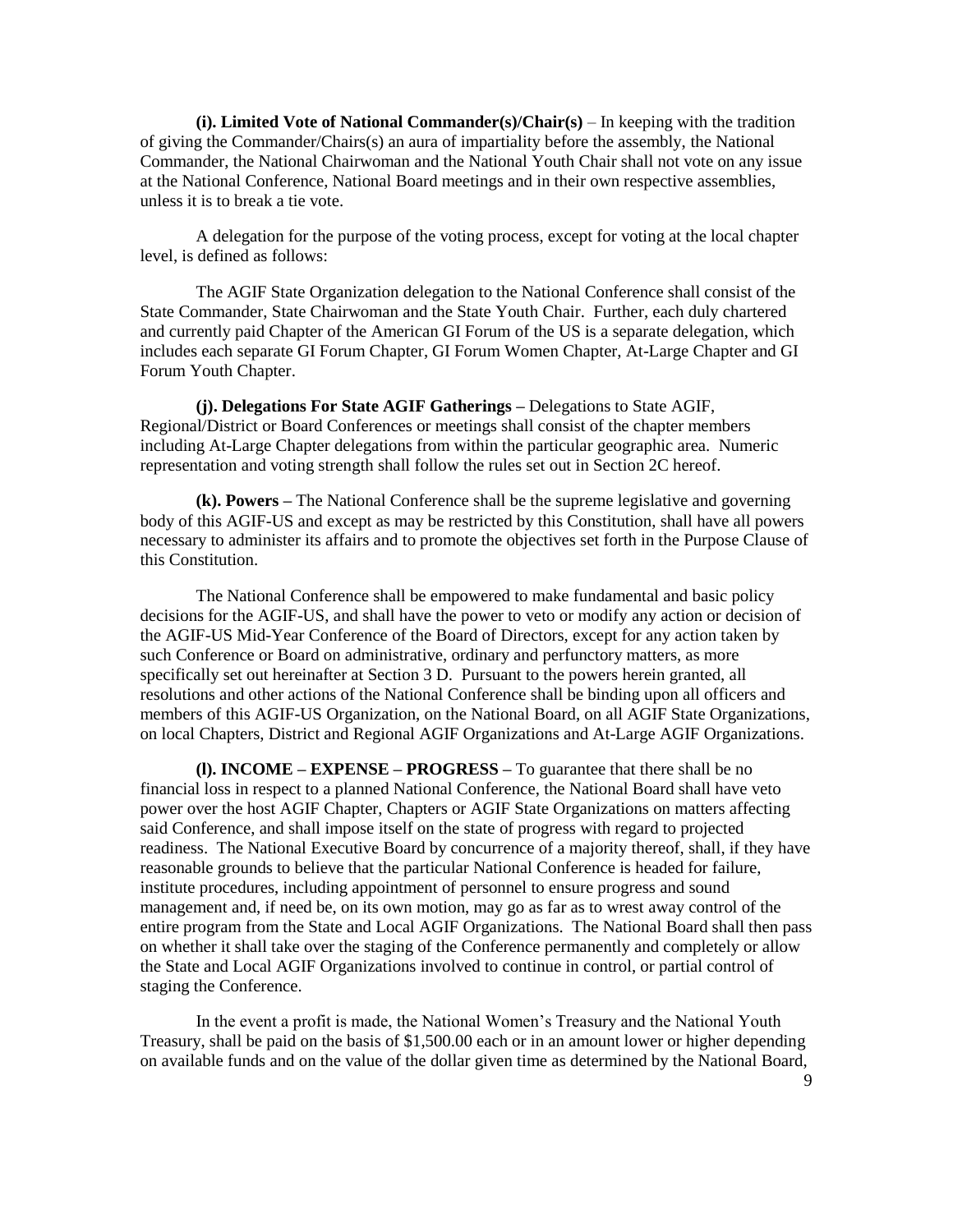but whatever the amount, it shall be utilized for the Educational Achievement Award Essay scholarships before the one-third (1/3) splits are effectuated.

In the event a profit is made on staging the National Conference, the same shall be divided on the basis of one-third to the AGIF-US Organization, one third to the host AGIF State Organization and one-third to the local Chapter or Chapters hosting the Conference. From the one-third (1/3) profit apportioned to the AGIF-US Organization, seventy percent (70%) will go to the National Office, twenty-five percent (25%) will go to the National Women's Treasury and five percent (5%) will go to the National Youth's Treasury.

Any loss is to be assumed by the same AGIF Organizations in the same proportions as stipulated above on profit.

No income generated from any local contest or other AGIF National contest culminating at the National Conference shall be considered as Conference income in determining profit or loss from the Conference.

Should any GI Forum Organization hire a Conference Coordinator to help stage a National or State AGIF Conference, the cost of same shall be borne by the Organization(s) so hiring.

Unless the National Conference bills incurred in a given year have been paid in full by a hosting Chapter or Chapters prior to the following National Conference, the State Organization wherein the local Chapter or Chapters are situated shall be ineligible to bid further on National Conference sites within its geographic area until such bills and reasonable interest, if any, are paid in full.

(j). In keeping with the voting procedures at the AGIF National Conference level, such matters being fundamental, voting procedures and/or vote representation at all AGIF State Conferences, AGIF State Board of Directors Meetings, as well as in all AGIF Regional and District meetings, the same rules on voting representation and procedures shall apply, as stipulated in Article III, Section 2 hereof.

#### **SECTION 3: NATIONAL BOARD of DIRECTORS**

**A. Composition** – The AGIF National Board of Directors (the National Board)

The National Board shall be composed of the national officers as hereinafter named, plus the State Commander, State Chairwoman, State Youth Chair of each State AGIF Organization, or their duly designated representative in descending order of office and one representative from each At-Large AGIF Organization.

**B. Voting Procedure –** Each national AGIF officer shall have one (1) vote. Each AGIF State Commander, AGIF State Chairwoman and AGIF State Youth Chair or their duly designated representative, shall have respectively one (1) vote and each At-Large AGIF Organization shall have one vote.

Roll call votes shall be ordered by the presiding officer t the request of any member of the National Board.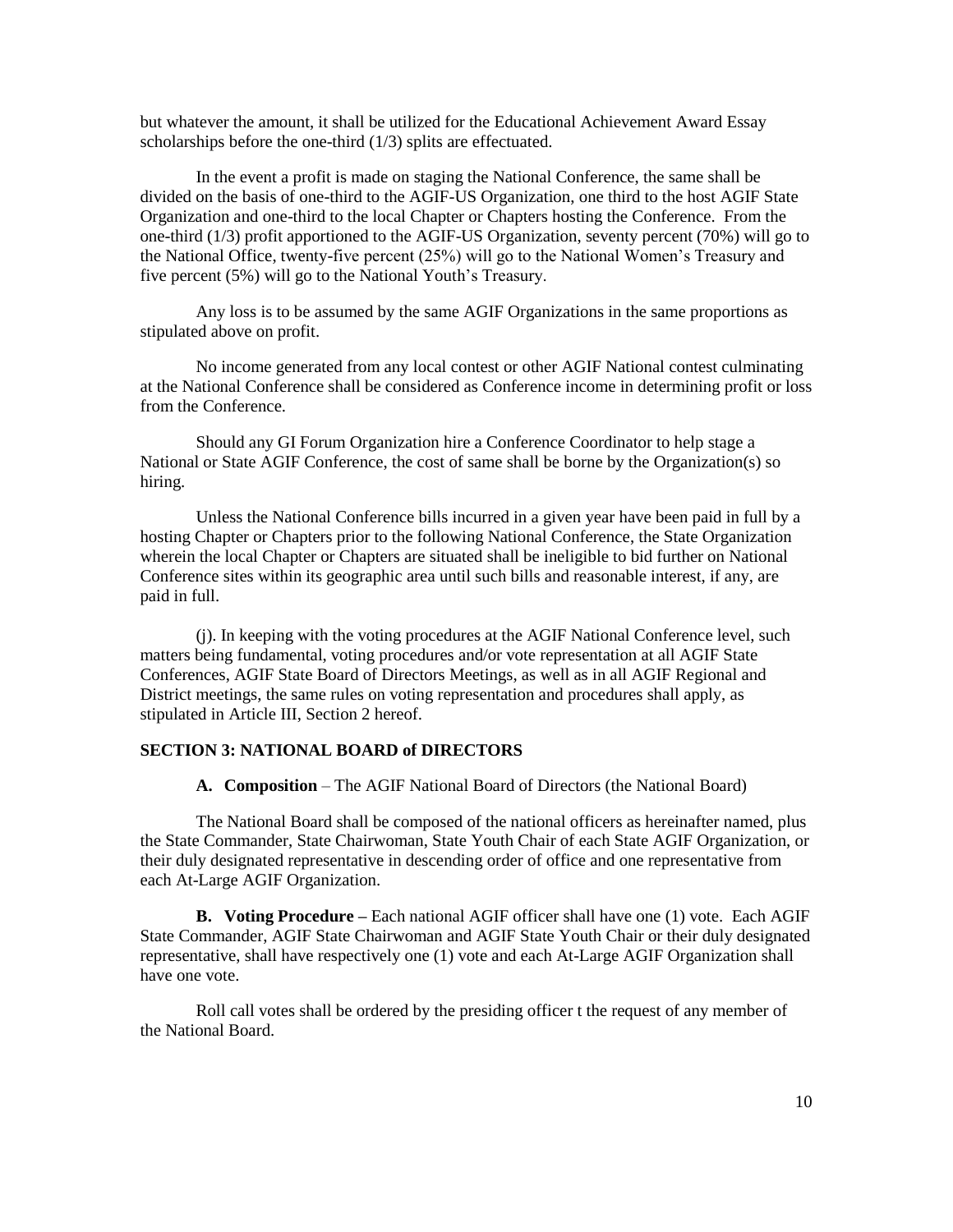## **C. Meetings of the National Board of Directors**

The National Board shall meet at least once each year between National Conferences at a place designated at the previous meeting of the Board or by a National Conference. The National Board may also meet during the National Conference and at such other times and places as may be designated by the National Commander with the consent of a majority of the national officers and with 30 days notice to all members of the Board.

**D. Powers of the National Board** – Besides as hereinafter specified, the National Board shall act as an ultimate judicial body of the AGIF-US, inasmuch as appeals taken under Article V Sections 5C and 6M hereof shall be heard by such body, which shall act as a "court" of last resort. Its decision shall be final.

Such body shall also provide impetus and direction to the AGIF-US expressed through any matter on which a vote is taken, which shall carry by simple majority.

The National Board shall make ordinary, administrative, perfunctory type decisions at the national level on a final basis and without National Conference approval.

All other decisions of such body, such as those affecting fundamental change or basic policy, shall be made in the way of recommendations to the National Conference, which Conference may either veto in part or in whole a particular decision and silently allow such other decisions to stand and be considered as ratified.

## **SECTION 4: STATE and LOCAL (REGIONAL/DISTRICT) BOARD of DIRECTORS**

Each AGIF State, Local Chapters and At-Large Chapters may have their own Board of Directors consisting of their officers and any other member element of their choosing. They may also choose to call such body their Board of Directors or Executive Board or whatever other adequate name. If any Regional/District AGIF bodies are organized in any area of the country their Board may consist of whatever level and number of AGIF Officers and Members they choose, provided that no AGIF body referred to in this section is organized such as to include Chapters or Members from more than one state.

# **SECTION 5: NATIONAL OFFICERS – ELECTED**

A. **Designation** – The National Officers/Executive Board of This Organization shall be as follows:

- 1. National Commander
- 2. National Vice-Commander
- 3. National Secretary
- 4. National Treasurer
- 5. National Sergeant at Arms
- 6. National Chairwoman
- 7. National Vice-Chairwoman
- 8. National Women's Recording Secretary
- 9. National Women's Treasurer
- 10. National Youth Chair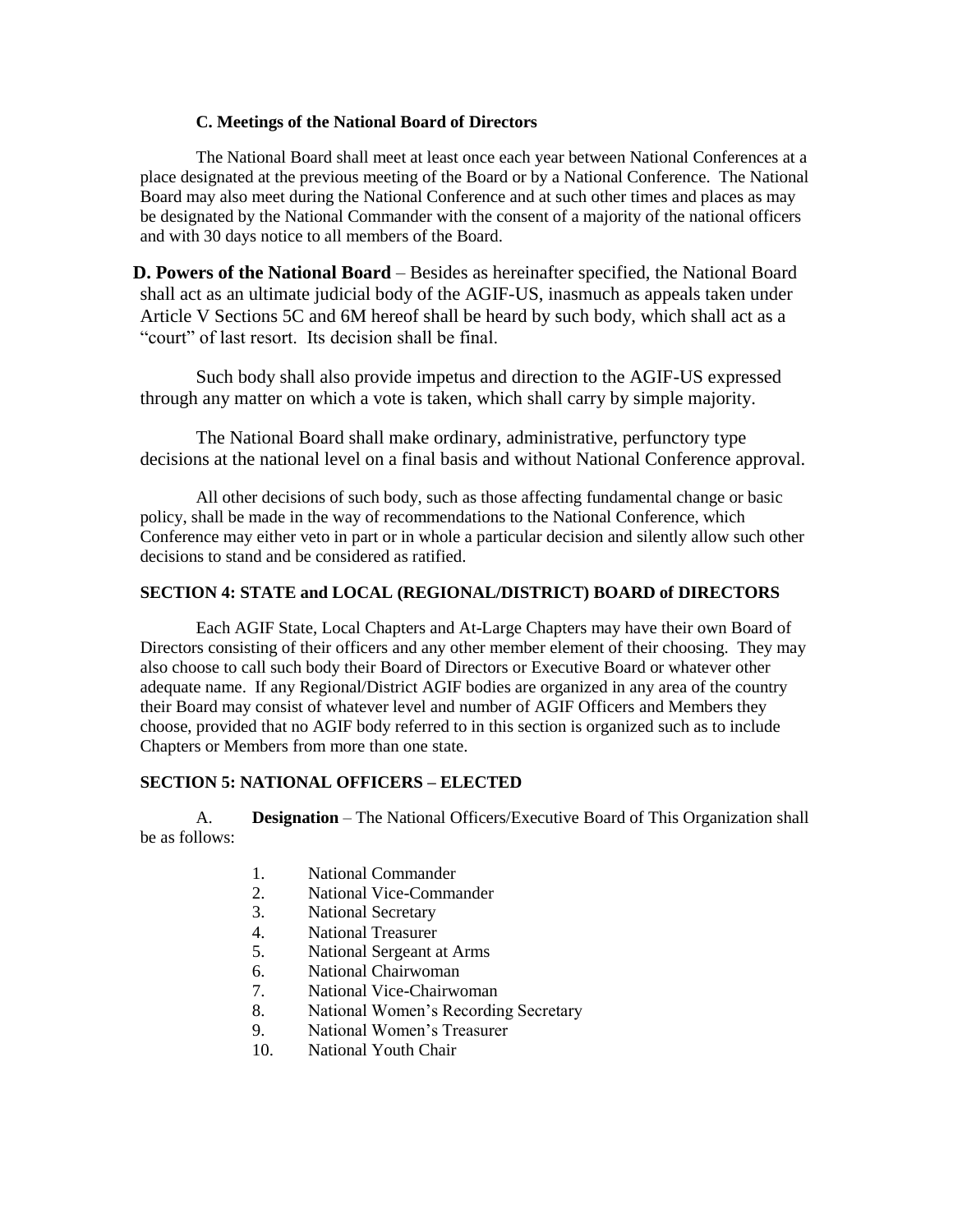B. The term of office of all officers of the AGIF-US shall be for one year. All national officers shall be elected at the National Conference and all AGIF state officers at their respective conferences. The choices of all AGIF-US and AGIF State Officers, whether GI Forum, GI Forum Women and GI Forum Youth entities, shall be made by all the qualified delegates of the entire respective Conference, although each of the three named entities shall have their own set of officers.

A female Veteran AGIF member shall be free to join and serve in any capacity in either a GI Forum Chapter or a GI Forum Women's Chapter and shall be free to serve in any officer position at the National, State or Local AGIF levels.

All officers shall be administered the Oath of Office and shall take office immediately following their election. The National Chaplain, National Legal Advisor and National Parliamentarian may do likewise as soon as they are appointed by the National Commander.

### **Oath of Office**

"I, (give name) do solemnly promise and swear that I will uphold the Constitution and respect the flag of the United States of America and of my State, that I will abide by the Constitution and By-laws of the American GI Forum of which I am (give position); my conduct and thoughts shall be for the betterment and advancement of said Organization and the people it serves. That I will serve to the best of my ability and will strive for cooperation with all officers, members and committees of said Organization and that I will adhere always to such end and uphold the same to the utmost, SO HELP ME GOD".

### **C.QUALIFICATIONS, POWERS AND DUTIES, LINE OF SUCCESSION**

The qualification powers and duties of the AGIF National Officers shall be as follows and their line of succession shall be in the numerical order which is set forth hereinafter.

The AGIF State Organizations and all Local AGIF Organizations may, as reasonably practical, but with flexibility, set up their officer structure in similar fashion, however, all such officers shall meet the same qualifications and/or conditions as hereinafter set out for national officers, except that Local AGIF officers shall not be subject to the five/three year tenure provision set forth hereinafter for national and state officers.

1. **National Commander** – The National Commander must be a Veteran, a U.S. Citizen and otherwise fulfill the qualifications of Article II Section 1 of this Constitution, except that he/she must be 21 years of age or older and must no be on active full time military service. In addition, he/she shall be a member in good standing in the American GI Forum for a minimum of five years next preceding his/her election, provided that if he/she has held a state officer or a national office in the American GI Forum for at least two years, the five year requirement herein set forth shall be reduced to three years. He/She shall be the presiding officer, official spokesperson and official representative of the National Organization. He/She will preside at the National Conference and at National Board meetings and will appoint all standing, interim and **Conference committees** and all members thereof, as well as the Chair for same. He/She shall appoint all committee chairpersons of the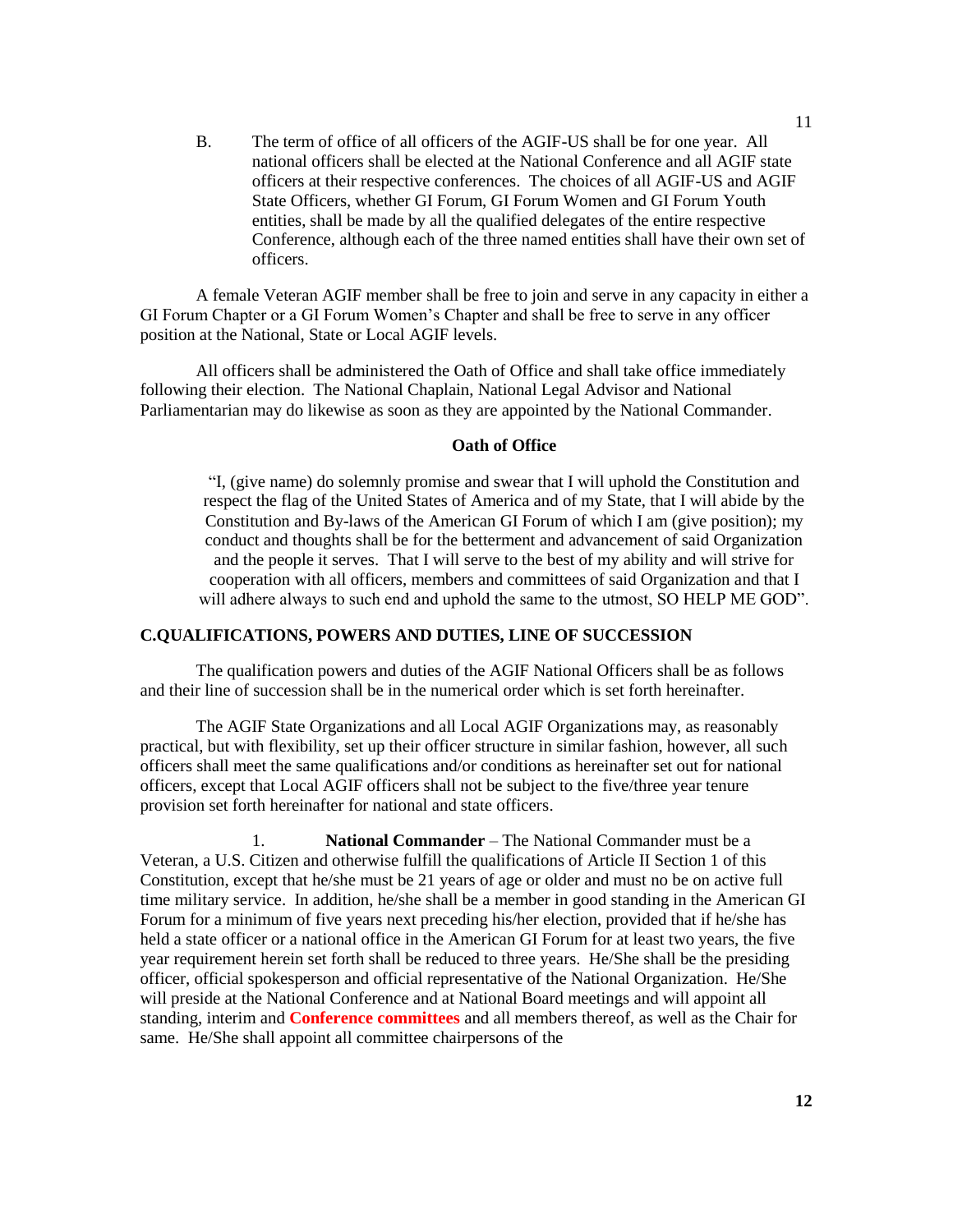National Conference committees with the advice of the National Chairwoman. He/She shall appoint all members of the National Conference committees and shall do so as reasonably possible with the advice of the various AGIF State and At-Large Organizations.

The National Commander shall exercise such powers and perform such other duties and functions as normally fall within the scope of such office as specified in this Constitution and any By-laws and failing this instrument or instruments to provide definition of duties then as specified in the latest revision of Robert's Rules of Order, except as same are altered or proscribed by this Constitution or by action of the National Conference.

The National Vice-Commander will succeed to any vacancy in the office of the National Commander for the unexpired term thereof. In the event the National Vice-Commander is unable to serve or after assuming the office ceases to continue in same for whatever reason, then such ensuing vacancy shall be filled by the next officer in the line of succession, as listed hereinafter.

2. **National Vice-Commander** – Must meet the same qualifications and be subject to the same conditions as the National Commander. He/She shall assist the National Commander in every manner in which he/she is called to do so and shall perform the duties and functions of the National Commander in the absence or illness of the latter or at the request of same. He/She will exercise such other powers and perform such other duties and functions as normally fall within the scope of his/her office as specified in this Constitution and any By-laws and failing this instrument or instruments to provide definition of duties then as specified in the latest revision of Robert's Rules of Order, except as same are altered or proscribed by this Constitution or by action of the National Board or the National Conference. Any vacancy in this office shall be filled by the next officer in the numerical line of succession.

3. **National Secretary** – Must meet the same qualifications and be subject to the same conditions as the National Commander. The duties of the National Secretary will be to take and keep the minutes or have such minutes done under his/her supervision of the National Board meetings and National Conference and any other lesser conferences called by the National Commander. The National Secretary will ensure that the minutes of all sessions of the National Board and National Conferences are recorded and printed so that such minutes are submitted to the body for final approval, track all resolutions passed by the National Conference and shall report at the National Board meetings and Conferences the follow-up actions taken and needed for said resolutions. In the event a vacancy occurs in such position and the National Conference is not in session, the National Commander shall appoint an Interim Secretary to serve until the next National Conference, at which time one can be elected.

4. **National Treasurer** - Must meet the same qualifications and be subject to the same conditions as the National Commander. He/She preferably should have accounting experience. The National Treasurer shall, working with the National Officer, ensure that all books and records are kept subject to an annual audit; ensure that an annual budget is prepared. It shall be required that he/she be bonded. This officer shall be the chair of the National Finance Committee. In the event a vacancy occurs in such position and the National Conference is not in session, the National Commander shall appoint an Interim Treasurer to serve until the next National Conference, at which time one can be elected.

5. **National Sergeant at Arms** – Must meet the same qualifications and be subject to the same conditions as the National Commander. The Sergeant at Arms will maintain order and enforce any floor rules under the direction of the National Commander or the presiding officer at all National Board meetings and at all National Conferences.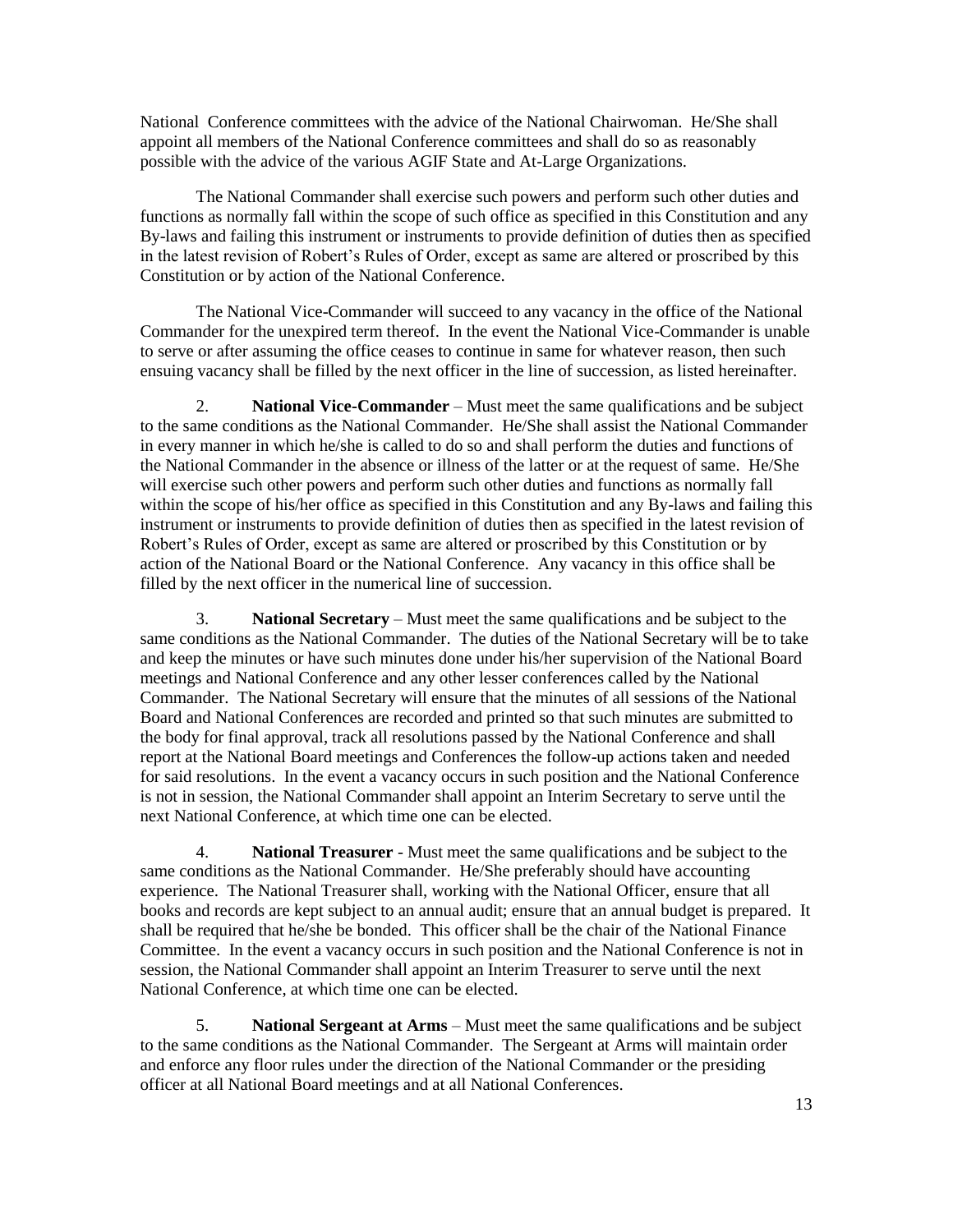At the directions of the National Commander, the Sergeant at Arms shall have the power to deputize other persons to help maintain order and enforce floor rules. In the event a vacancy occurs in such position and the National Conference is not in session, the National Commander shall appoint an Interim Sergeant at Arms to serve until the next National Conference, at which time one can be elected.

6. **National Chairwoman** – The National Chairwoman must fulfill the qualifications of Article II, Section 2 of this Constitution and shall be a US Citizen. She must also meet the five-year or three year membership requirement set forth for the National Commander in Section 5 subsection D 1 of this Article. She will be the presiding officer, official spokesperson and official representative of the National American GI Forum Women. Her power, functions and duties will be the same in relation to the American GI Forum Women Organizations as are those of the National Commander to the entire AGIF Organization, except that she will serve under the direction of the National Conference and the National Board. Any issue or conflict arising between her and the National Commander shall be resolved by the National Board or by the National Conference by proper motion or resolution.

She will exercise such other powers and perform such other duties and functions as normally fall within the scope of such office as specified in this Constitution and any By-laws and failing this instrument or instruments to provide definition of duties then as specified in the latest revision of Robert's Rules of Order, except as same are altered or proscribed by this Constitution or by action of the National Conference.

The National Vice-Chairwoman shall succeed to any vacancy in the office of the National Chairwoman for the unexpired term thereof. In the event the National Vice-Chairwoman is unable to serve or after assuming the office ceases to continue in same for whatever reason, then such ensuing vacancy shall be filled by the next officer in the line of succession.

7. **National Vice-Chairwoman** - Must meet the same qualifications and be subject to the same conditions as the National Chairwoman. She shall assist the National Chairwoman in every manner in which she is called to do so and shall perform the duties and functions of the National Chairwoman in the absence or illness of the latter or at the request of same. She will exercise such other powers and perform such other duties and functions as normally fall within the scope of his/her office as specified in this Constitution and any By-laws and failing this instrument or instruments to provide definition of duties then as specified in the latest revision of Robert's Rules of Order, except as same are altered or proscribed by this Constitution or by action of the National Board or the National Conference. Any vacancy in this office shall be filled by the next officer in the numerical line of succession.

8. **National Women's Secretary** - Must meet the same qualifications and be subject to the same conditions as the National Chairwoman. She shall also be subject to the five year or three year membership requirement set forth in Section 5 subsection D 1 of this Article. Her duties will be to record the minutes of all sessions of the National Women's meetings. In the event a vacancy occurs in such position and the National Conference is not in session, the National Chairwoman shall appoint an Interim Secretary to serve until the next National Conference, at which time one can be elected.

**9. National Women's Treasurer** – Must meet the same qualifications and be subject to the same conditions as the National Chairwoman. She shall also be subject to the five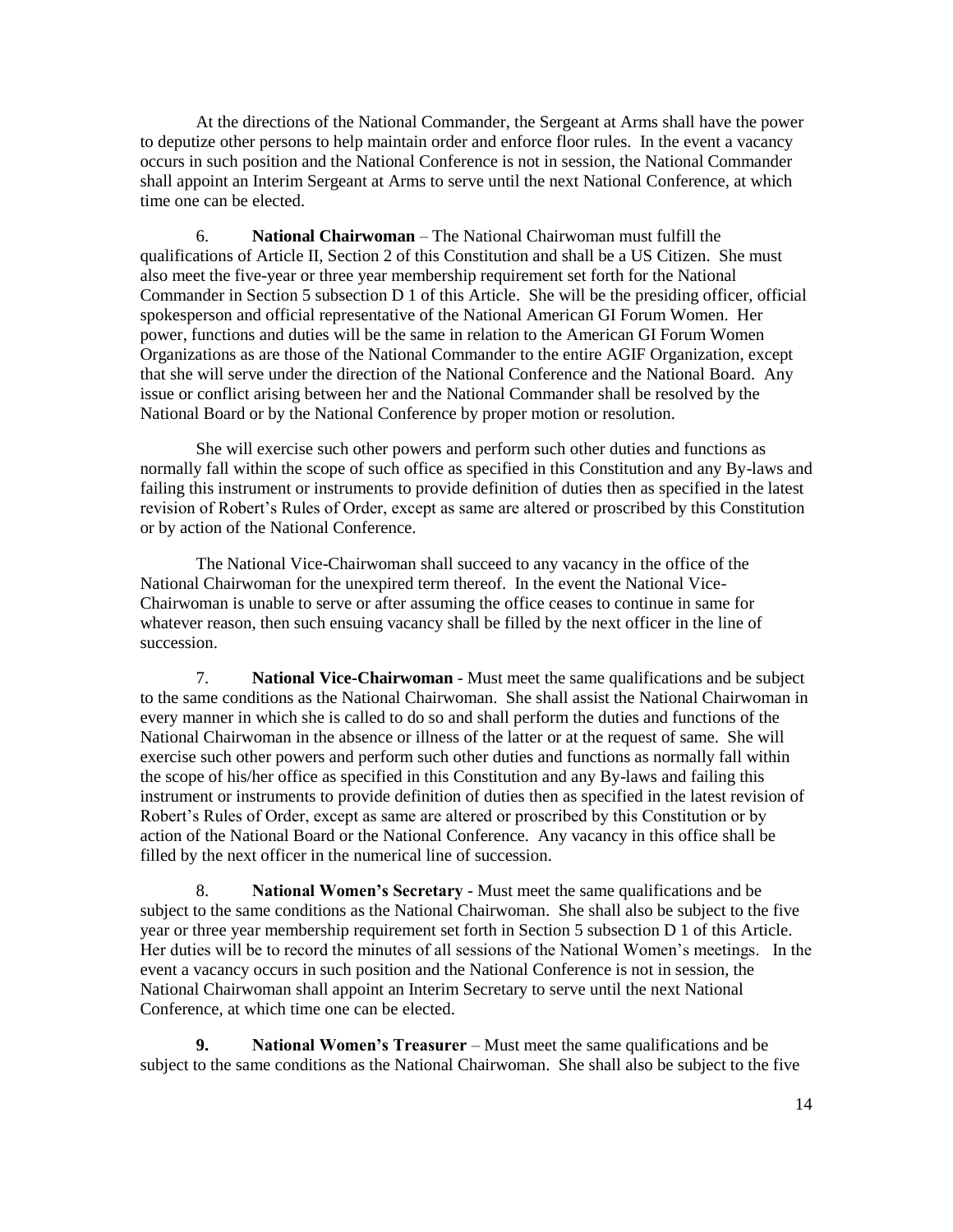year or three year membership requirement set forth in Section 5 subsection D 1 of this Article. She shall be the custodian and the one responsible for all national women's fund raising projects, the Educational Achievement program monies and will be responsible for disbursement of expenses and payment of said programs. She shall submit to an annual audit of the books. It shall be required that she be bonded.

She shall transfer to her successor in office, or anyone designated by the National Chairwoman, all monies, securities, vouchers, book records or other properties of the GI Forum Women in her possession or under her control, immediately upon change of administration.

In the event a vacancy occurs in such position and the National Conference is not in session, the National Chairwoman shall appoint an Interim Treasurer to serve until the next National Conference, at which time one can be elected.

10. **National Youth Chair** – The National Youth Chair, whether male or female, must fulfill the qualifications of Article II, Section 3 of this Constitution, provided that such person must be a U.S. Citizen and between the ages of 17 and 21 and must have been a member for three years in good standing. The powers, functions and duties of this office shall be the same in relation to the National Commander to the entire organization, except that the person filling this office is subject to the supervision of the National Commander, the National Chairwoman and National Youth Advisor. Any issue or conflict arising between her and the National Commander shall be resolved by the National Board or by the National Conference by proper motion or resolution. But until such matter is resolved, such officer shall abide by the supervision of the National Commander, National Chairwoman and National Youth Advisor. Vacancy in this office shall be filled by the National Vice-Youth Chair for the unexpired term.

### **NATIONAL OFFICERS – APPOINTED**

**National Chaplain** – The National Chaplain shall be appointed by the National Commander and must meet his/her same qualifications, but shall not be subject to the five/three year tenure requirement. He/She shall serve at the will of the National Commander. If possible, he/she should be a duly ordained Minister or Priest. He/She shall render the Official Prayer Invocation and Benediction at the National Conference and National Board meetings at which he/she is present. He/She shall also look after the spiritual welfare and guidance of This Organization and of the officers and members hereof.

**National Parliamentarian** – The National Parliamentarian shall be appointed by the National Commander and must meet his/her same qualifications, but shall not be subject to the five/three year tenure requirement. He/She shall be the person in charge of keeping parliamentary order in all meetings of the AGIF-US and of the National Board. It would be advisable that the parliamentarian be a lawyer. His/Her rulings on any parliamentary law and procedure issue arising in the course of business of This Organization shall govern unless and until they are overruled by a  $2/3$  vote of the members present and voting whichever way a vote is taken in accordance with this Constitution. The National Parliamentarian shall serve at the will of the National Commander. He/She shall have a voice and vote at all gatherings of the AGIF-US, AGIF gatherings in his/her own State, his/her own Regional/District AGIF level gatherings and in his/her own Chapter.

**National Legal Advisor** – The National Legal Advisor shall be appointed by the National Commander as soon as practical following election of the Commander. He/She must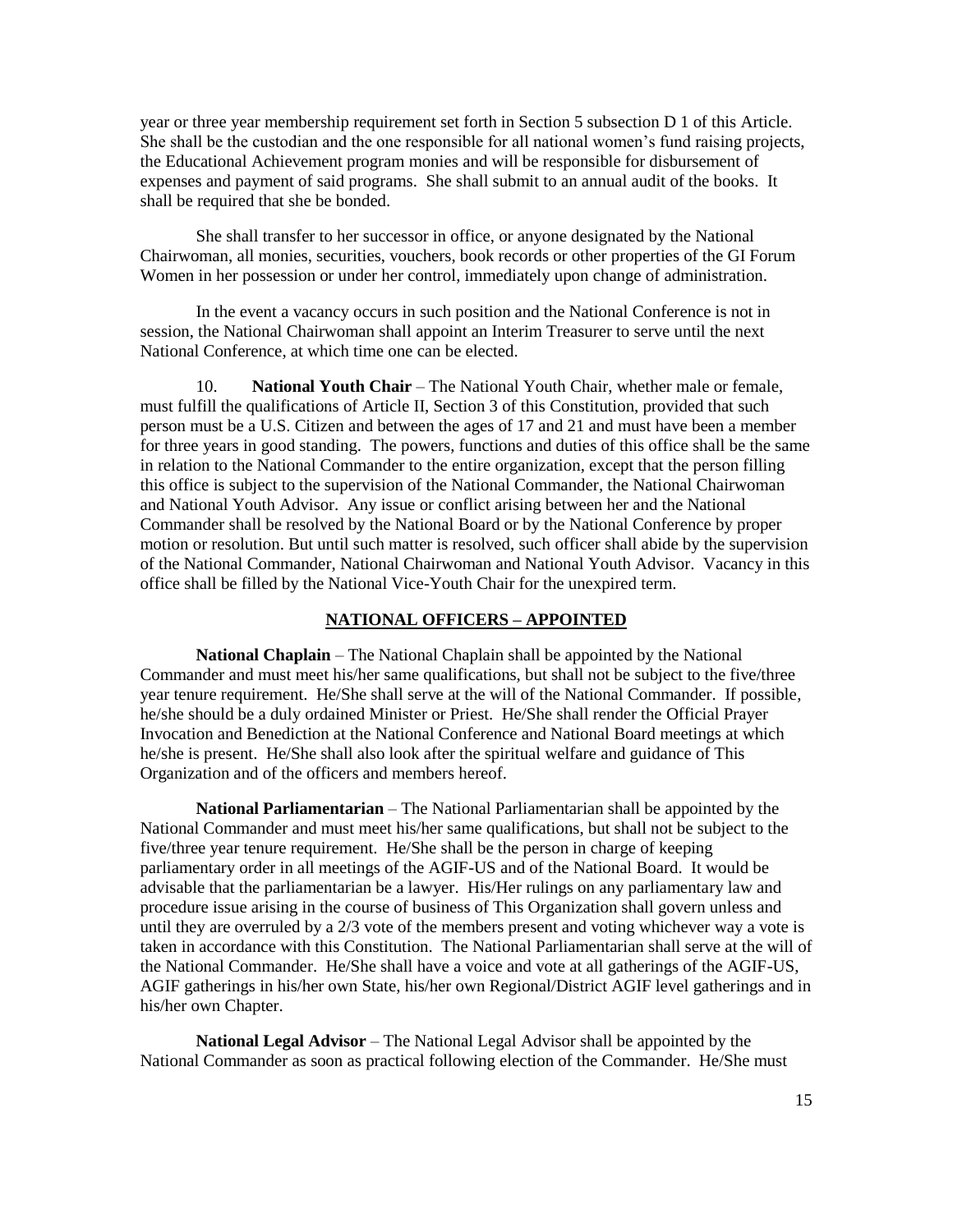meet the same qualifications as the National Commander, but shall not be subject to the five/three year tenure requirement. The position shall be filled by a lawyer in good standing with his/her State Bar Association and shall serve at the will of the Commander. The National Legal Advisor may attend all meetings of the AGIF-US, the National Board and all State, Local, District/Regional, At-Large and Board of Directors meetings of AGIF gatherings in any state where the AGIF may have an Organization. He/She shall advise and represent the AGIF-US on all legal matters, claims, transactions and cases at law, or to be litigated in the Courts. He/She shall have a voice but no vote at all gatherings of the National Board and of those held in any AGIF State or At-Large Organizations and all Chapters, District/Regional AGIF Organizations, except that he/she shall have a voice and a vote at the National Conference and in all AGIF gatherings of his/her own State, Regional/District and Local Chapter.

**National Women's Chaplain** – The National Women's Chaplain shall be appointed by the National Chairwoman and must meet the same qualifications and be subject to the same conditions as the National Chairwoman. She shall also look after the spiritual welfare and guidance of the members during the women's meetings. The National Women's Chaplain shall serve at the will of the National Chairwoman.

**National Women's Parliamentarian** – The National Women's Parliamentarian shall be appointed by the National Chairwoman and must meet the same qualifications and be subject to the same conditions as the National Chairwoman. She shall be in charge of keeping parliamentary order in all the women's meetings of the AGIF-US. Her rulings on any parliamentary law and procedure issue arising in the course of business of the National Women's meetings shall govern unless and until they are overruled by a 2/3 vote of the members present and voting however a vote is taken in accordance with this Constitution. The National Women's Parliamentarian shall serve at the will of the National Chairwoman.

**National Women's Sergeant of Arms** – The National Women's Sergeant at Arms shall be appointed by the National Chairwoman and must meet the same qualifications and be subject to the same conditions as the National Chairwoman. She shall maintain order and enforce any floor rules under the direction of the National Chairwoman or presiding officer at all National Women's meetings. The National Women's Chaplain shall serve at the will of the National Chairwoman.

At the direction of the National Chairwoman, the National Women's Sergeant at Arms shall have the power to deputize other persons to help maintain order and enforce floor rules.

**National Youth Chaplain** – The National Youth Chaplain shall be appointed by the National Youth Chair and must meet the same qualifications and be subject to the same conditions as the National Chairwoman. He/She shall also look after the spiritual welfare and guidance of the members during the youth meetings. The National Youth Chaplain shall serve at the will of the National Youth Chair.

National Youth Parliamentarian – The National Youth Parliamentarian shall be appointed by the National Chairwoman and must meet the same qualifications and be subject to the same conditions as the National Chairwoman. He/She shall be in charge of keeping parliamentary order in all the youth meetings of the AGIF-US. His/Her rulings on any parliamentary law and procedure issue arising in the course of business of the National Youth meetings shall govern unless and until they are overruled by a 2/3 vote of the members present and voting however a vote is taken in accordance with this Constitution. The National Youth Parliamentarian shall serve at the will of the National Youth Chair.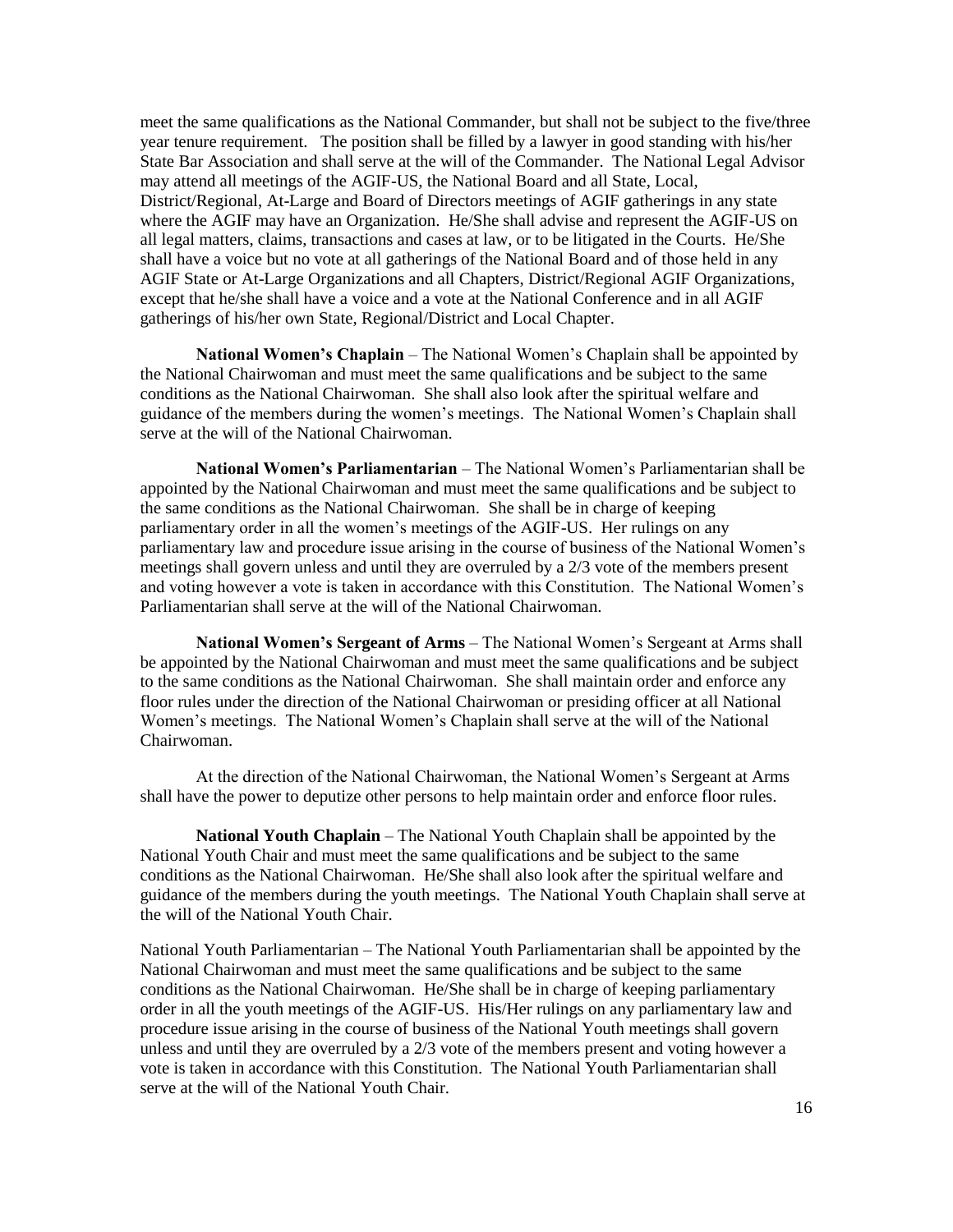**National Youth Sergeant of Arms** – The National Youth Sergeant at Arms shall be appointed by the National Youth Chair and must meet the same qualifications and be subject to the same conditions as the National Youth Chair. He/She shall maintain order and enforce any floor rules under the direction of the National Youth Chair or presiding officer at all National Youth meetings. The National Youth Chaplain shall serve at the will of the National Youth Chair.

At the direction of the National Youth Chair, the National Youth Sergeant at Arms shall have the power to deputize other persons to help maintain order and enforce floor rules.

**National Youth Advisor** – The National Youth Advisor shall be selected by the National Youth Chair. He/She must serve or have served as a local, state or national officer and be familiar with the AGIF-US Constitution and the Revised Version of Robert's Rules of Order. The National Youth Advisor shall advise the National Youth Chair, his/her officers and members on issues pertaining to youth. He/She shall inform the National Commander and National Chairwoman of any concerns or changes pertaining to the Youth. He/She shall serve at the will of the National Youth Chair.

## **SECTION 6: COMMITTEES AND BOARDS**

The National Board may establish committees, standing or for a limited purpose, abolish committees, change personnel within a committee and determine the jurisdiction of committees, subject to the provisions of this Article and guided by the direction of the National Conference, if a direction has been delineated.

**A. National Advisory Committee** – An AGIF National Advisory Committee, composed of all past National Commanders, National Chairwomen and National Youth Chairs is hereby created. Its main function shall be to counsel and guide incoming National AGIF Officers in order that fundamental American GI Forum policies and objectives are continued. It shall be incumbent on the National Commander and other national officers to seek the counsel of such Committee whenever basic policy decisions affecting the entire organization are to be made without time being available for submitting such issues to the National Board or the National Conference. This Committee, however, shall have no veto powers.

**B. National Board Membership – Limitation** – Members of the AGIF shall not serve on the National Board or on a Board at any AGIF Organization level if they are employed by an AGIF Organization or by NVOP, SER or any similar or successor organizations. **Furthermore, AGIF personnel employed by any said organization shall not be eligible to vote for the AGIF-US National Commander, National Chairwoman or National Youth Chair.**

### **SECTION 7: NATIONAL OFFICE**

A. The AGIF National Office of This Organization shall be located at a site selected by the National Board. All financial, administrative and other records of the AGIF-US shall be kept at such office and shall be in the care of an AGIF member to be entitled as National Executive Director/Administrative Manager, as the National Board may choose and he/she shall be bonded at the cost of the AGIF-US. Mailing lists and other confidential material and records of the AGIF Organization will not be released to any person or entity except by authorization of the National Board. The National Board alone shall appropriate such monies as are necessary for the proper administration of such office, keeping in mind personnel salaries, subject to submission of an annual accounting and budget.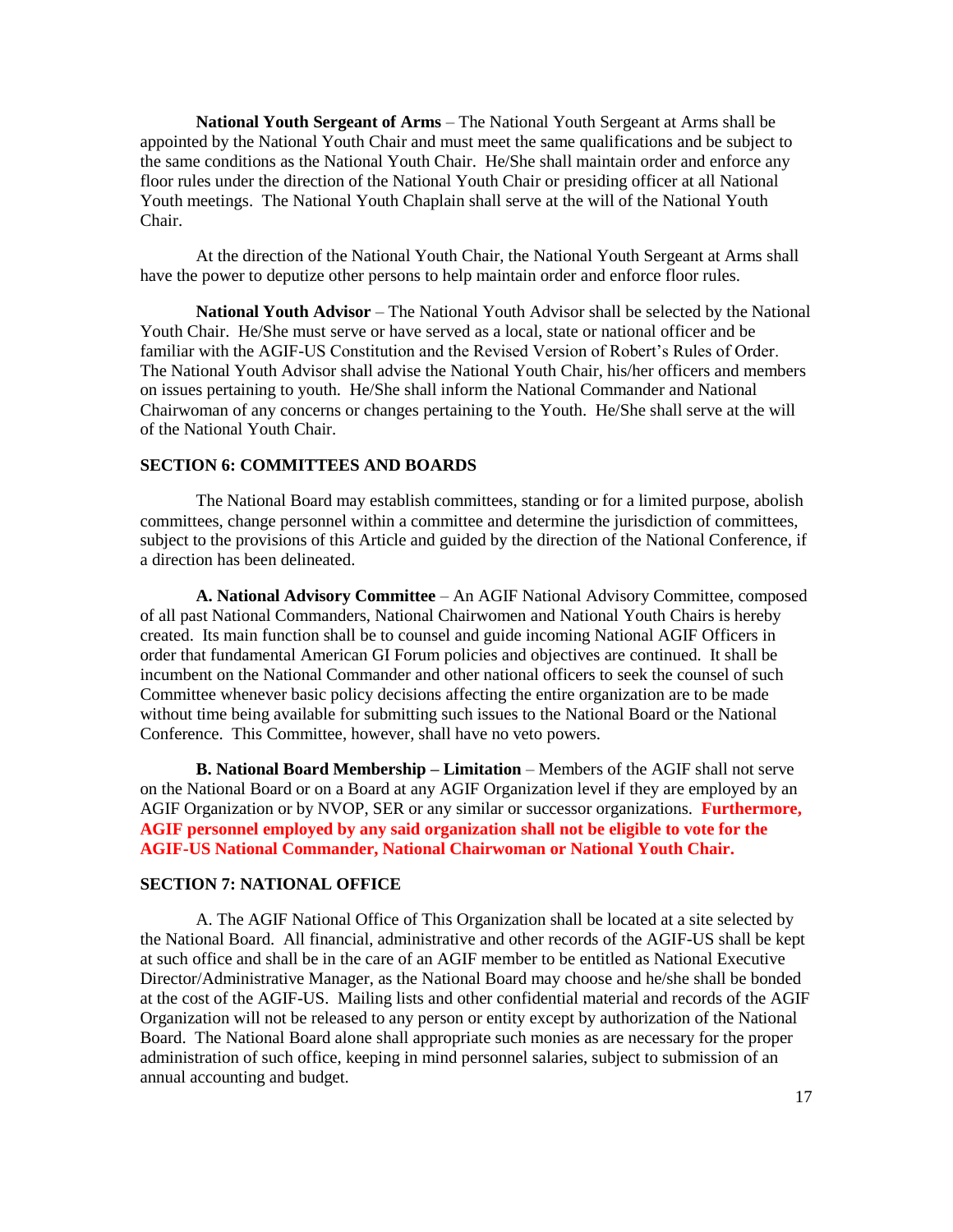**B. To avoid any apparent partially, obligation or conflict of interest, any member employed by the AGIF, HEF, NVOP, SER or any similar or successor organization, shall not be eligible to vote for the AGIF National Commander, the National Chairwoman and the National Youth Chair.**

#### **SECTION 8: OTHER OFFICES**

The National Board of Directors shall have the authority to establish other offices of the AGIF-US and to appropriate monies for their proper functioning. In particular, such office may, if feasible, be established in Washington, D.C. for the purpose of establishing rapport with all federal government branches, departments, agencies and bureaus for the benefit of This Organization and its members at all levels.

### **SECTION 9: NATIONAL HOME**

The National Home of the American GI Forum will be located in Corpus Christi, Texas only for the purpose of maintaining all historical records and other documents pertaining to the American GI Forum. It shall be known as the National Archives and Historical Foundation of the American GI Forum.

### **SECTION 10: THE FOUNDER MONTH**

The month of March shall be known as the Founder Month. Every effort should be made to hold all events honoring the Founder or any fund raising activities to support the National Archives & Historical Foundation of the American GI Forum (National Archives) or the like should, if at all possible, be held in the month of March. The profits of any fund raising activity undertaken in the National Archives name shall have to be turned over to the National Archives Organization.

## **SECTION 11: NATIONAL PUBLICATION**

The National Board and/or the National Conference shall have the authority to provide for the publication of all official newsletters for the AGIF-US and provide for the publication of an official newspaper for the AGIF-US and to appropriate monies for the cost of same. The bodies named above may further change the subscription rate for same from time to time as may be necessary without amendment to this Constitution. The editor thereof shall be selected by majority vote of the National Board. Whose decision on the matter shall be final. He/She shall be responsible for publication and circulation of such newspaper. He/She shall also be responsible for publishing all newsworthy items and shall follow the dictates of the National Board and/or the National Conference on the matter of editorial policy. These bodies may provide for the compensation, in line with AGIF-US capabilities of the editor and the staff of said publication and for selection of a name for the same.

## **SECTION 12: FINANCES**

**A. Fiscal Year** – The fiscal year of the AGIF-US shall be established by resolution of the National Board.

**B. Annual Operating Budget** – With the recommendation of the Finance Committee, the National Board shall adopt an annual operating budget.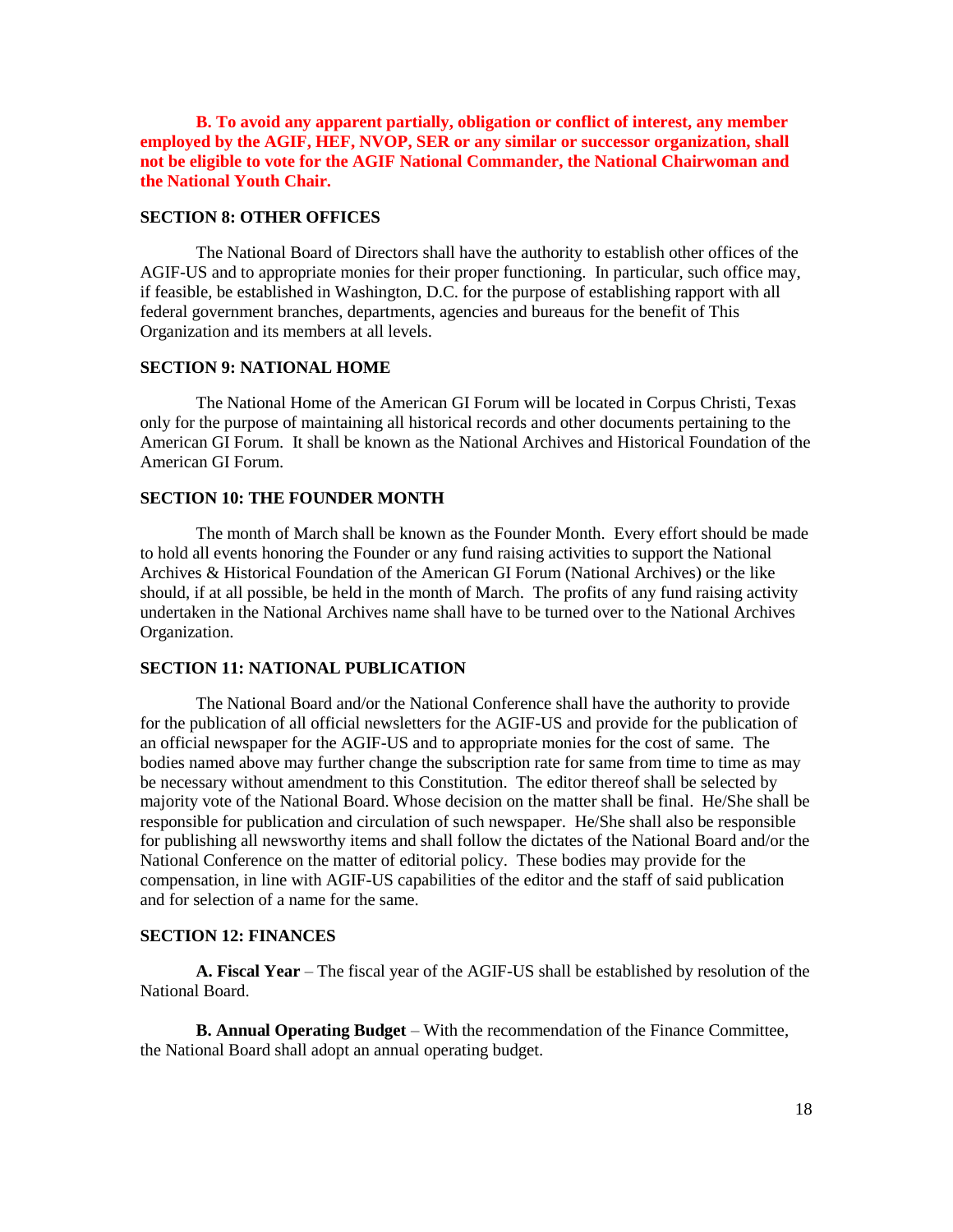**C. Accounting Procedures** – **Bank Signature Cards** – The National Treasurer and the National Executive Director shall utilize accounting procedures and fiscal procedures in preparation of financial statements and financial reports that conform to generally accepted accounting principles as promulgated by the American Institute of Certified Public Accountants. In such spirit, it shall be strictly required that in all AGIF bank or financial accounts at any AGIF level, at least two (2) signatures shall be required on instruments to pay, withdraw funds or debit AGIF accounts.

**D. Annual Audit** – The accounts of the AGIF-US shall be audited not less than annually by a certified public accountant who shall provide a report to the National Board.

**E. National Budget** – The National Executive Director at every National Conference shall present a proposed budget of anticipated income and expenses for the AGIF-US for the year following said Conference.

Said budget shall be submitted for consideration by a Finance Committee of the National Conference which shall alter or modify same and then report to the National Conference for its approval by majority vote thereof.

No item of expense in said budget shall be considered or approved by the National Conference in respect to which the National Executive Director certifies in writing to the Conference that there is not sufficient anticipated revenue to cover same. The National Conference will consider and approve only those proposed expenses for which there is definitive anticipated revenue.

## **SECTION 13: THE INTER SE RELATIONSHIP OF AGIF ORGANIZATIONS – NON-PROFIT CORPORATE REQUIREMENTS – PROPERTY TITLES**

**A.** Every AGIF Organization beneath the National level shall be affiliates of This Organization and Chapters beneath the State level shall be affiliates of their respective State AGIF Organizations as well. All shall be subject to this Constitution and their own Constitutional provisions not in conflict herewith. The relationship of all AGIF Organizations shall be exclusively to help pursue the benevolent tenets of the Purpose clause of this Constitution, but all AGIF Organizations shall be autonomous and shall be individually responsible for any civil liability or criminal penalty incurred by them.

The AGIF National, State, At-Large and Washington, D.C Chapter, shall be required to operate under a non-profit corporate entity and all AGIF Organizations at any level engaged in the operation of or which shall operate a hall for a meeting and/or recreational purposes, such as bingos, dances, social programs, sports, etc., or which shall operate a bar providing beverages and/or food shall immediately have to achieve non-profit corporate status as well; else, they shall not operate under the AGIF name. No operation under the AGIF name shall exist for the personal monetary gain of AGIF members.

All GI Forum Youth Chapters shall be sponsored and supervised by a GI Forum Chapter and/or GI Forum Women's Chapter.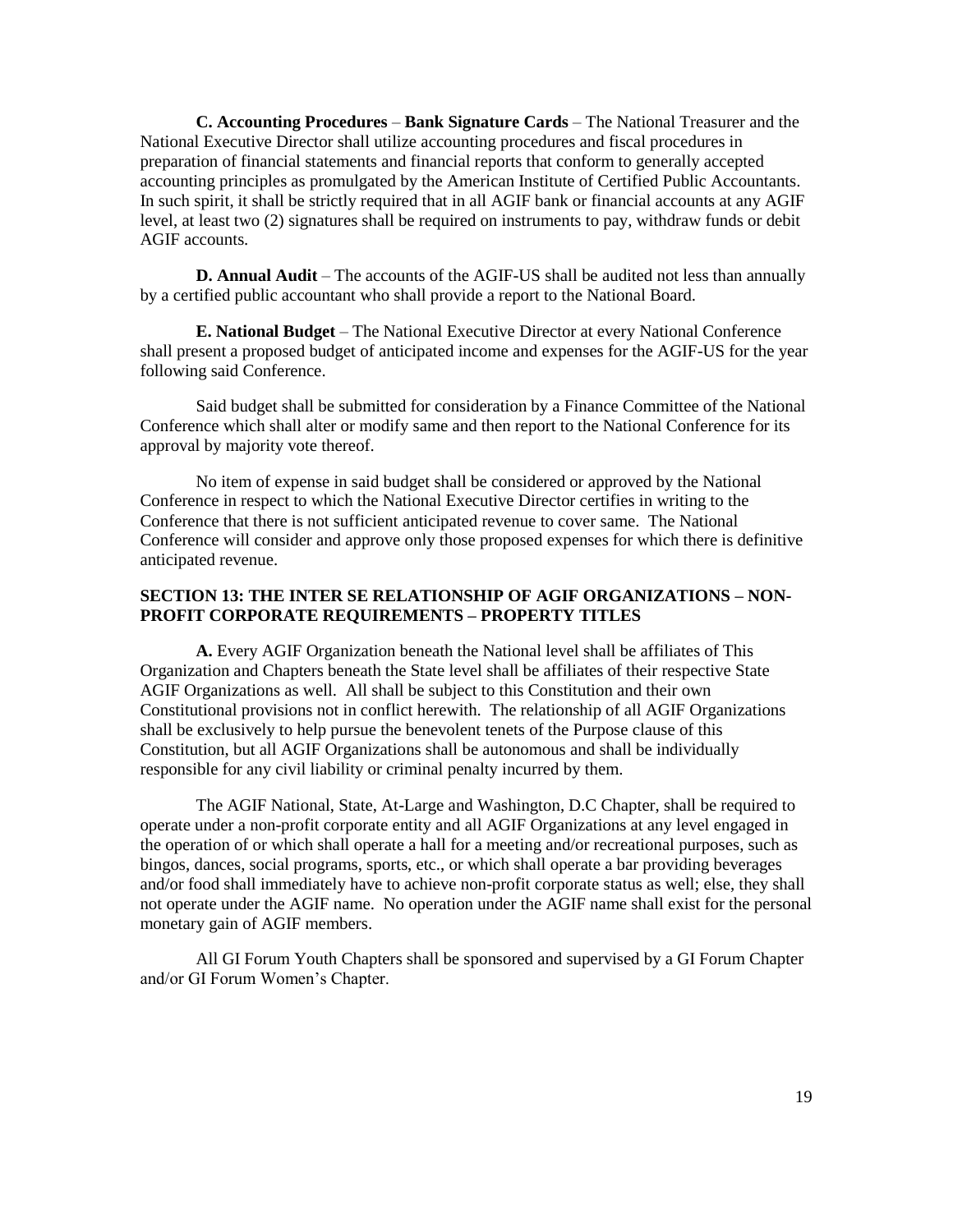# **B.** TITLE TO AGIF PROPERTY

(1). All charters issued to AGIF Chapters or AGIF Organizations shall contain a paragraph providing that title to any personal and real property acquired by a Chapter or Organization which may cease to exist, shall be vested in the State AGIF Organization wherein the defunct Chapter or Organization existed, if same is itself viable, otherwise title shall be vested in the American GI Forum of the United States.

(2). On the loss of an AGIF Charter by an AGIF Organization, if same is not reinstated within a reasonable time, or on the cessation of the existence of an AGIF Organization, title to any realty and personally acquired by the Chapter or AGIF Organization, shall be vested in the State Organization within which the Chapter or AGIF Organization existed and, should a particular State AGIF Organization not exist in viable form, then title shall be vested in the American GI Forum of the United States. The provisions of this paragraph B, shall apply currently and retroactively.

# **SECTION 14: CONSIDERATION OF MILITARY PERSONNEL FOR ELECTION of STATE and LOCAL OFFICERS**

When the scheduled dates for election of officers of **national**, state and all other AGIF bodies a the lower levels beneath state cannot be rescheduled for qualified members who are serving in a US Military component and their annual military training period conflicts with election dates, the member shall be declared eligible to run for office in absentia when he/she submits written notice of intent to do so at least thirty (30) days prior to election or in the previous meeting before elections.

# **ARTICLE IV NATIONAL EXECUTIVE DIRECTOR**

## **SECTION 1: POSITION of NATIONAL EXECUTIVE DIRECTOR**

The position of National Executive Director is hereby created. The position or any position similar thereto, regardless of name, shall be occupied at the AGIF National and/or State level by a Veteran who must also be a US Citizen. Applicants for the position of National Executive Director will be interviewed and selected by a majority vote of the National Board. In the event the entire Board cannot be convened for an urgent selection, a committee of the Board appointed by the National Commander will interview candidates and then submit a written report thereon to all Board members. The National Board will then select a National Executive Director by majority vote through a written mailed ballot.

The Executive Director at National and/or State AGIF Organization levels and any staff, shall refrain from any involvement in campaigns for electing National or State AGIF officers, National and/or State Boards or elements thereof.

The National Executive Director will be subject to the supervision and control of the National Board, shall be answerable to said Board at all times and shall abide by all rules, regulations and policies laid down by said Board and/or by the National Conference. The holder of the position may be paid in any amount the National Board may determine.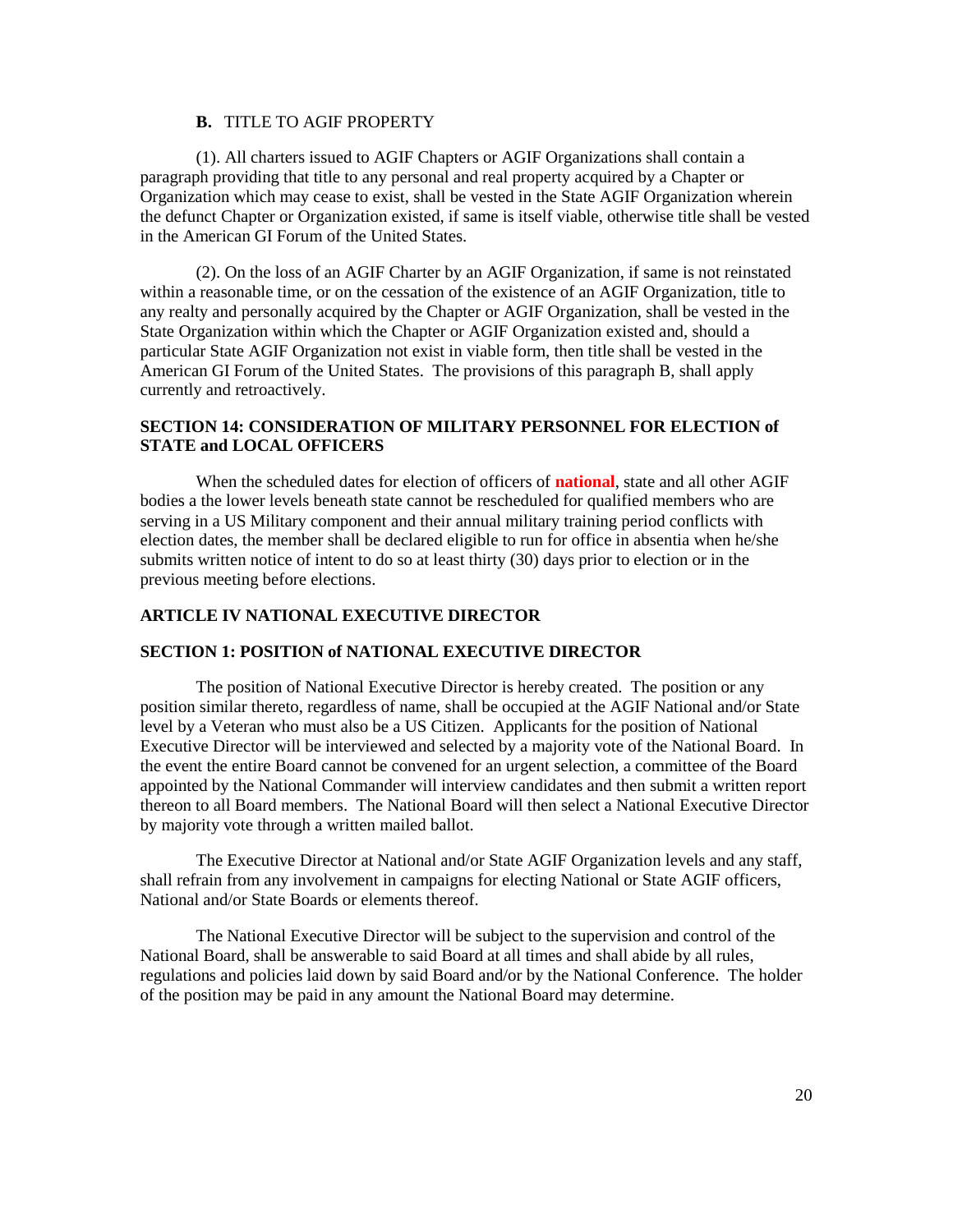The National Commander will ensure that the National Executive Director carries out the directives of the National Board and abides by all rules, regulations and policies of the body. In the event the National Executive Director does not fulfill the duties of the position, the National Commander may recommend to the Board that such individual be dismissed. Dismissal requires a majority vote of the Board, either while assembled or by a mailed ballot.

The same or similar provisions on selection, conduct and dismissal of Executive Director(s) applicable in the National AGIF level shall be applicable at the State AGIF level.

## **ARTICLE V SUSPENSION, REMOVAL FROM OFFICE OR EXPULSION**

#### **SECTION 1: CAUSE**

National Officers and members of the National Board may be impeached, (charged or accused), suspended, removed from office or expelled from the AGIF Organization for the following reasons only:

- A. Disloyalty to the United State or to This Organization manifested by either open and obvious or overt actions or statements or by covert methods; in either case, such actions or statements as are calculated to be treasonable conduct, as well as for callous disregard for, and/or disobedience of, the terms of this Constitution, when such conduct is calculated to diminish, stymie and/or undo any AGIF Organization.
- B. Misconduct is office of the type, which is unreasonably disruptive or harmful of any AGIF Organization or AGIF member.
- C. Misappropriation of funds.
- D. Notorious, improper or immoral conduct which bring shame or disruption or is destructive of any AGIF Organization.
- E. Conviction by Federal or State authorities of a felony class criminal offense.
- F. Proven sexual harassment in employment outside of any AGIF Organization as recognized and adjudicated by an State or Federal jurisdiction at the administrative level or at a court of law level if appealed thereto, or if found guilty of sexual harassment within the AGIF structure guided by State standards wherein the accused resides and/or by Federal standards.

### **SECTION 2: PRESENTATION of CHARGES**

A. In any and all cases, AGIF National, State, Local or At-Large, the charge(s) must be presented in the way of a written Complaint and must be specific, particular, clear, written or typed, dated and signed by the Accuser under oath. The specific charges must contain which of the violation(s) under this Constitution, as set out in Article V, Section 1, A thru F above, are applicable in the case. Charges against officers and members beneath the National level may also be brought under AGIF State Constitutional provisions provided that same are not less severe than those hereunder and that the procedural due process provisions hereunder are observed as a minimum.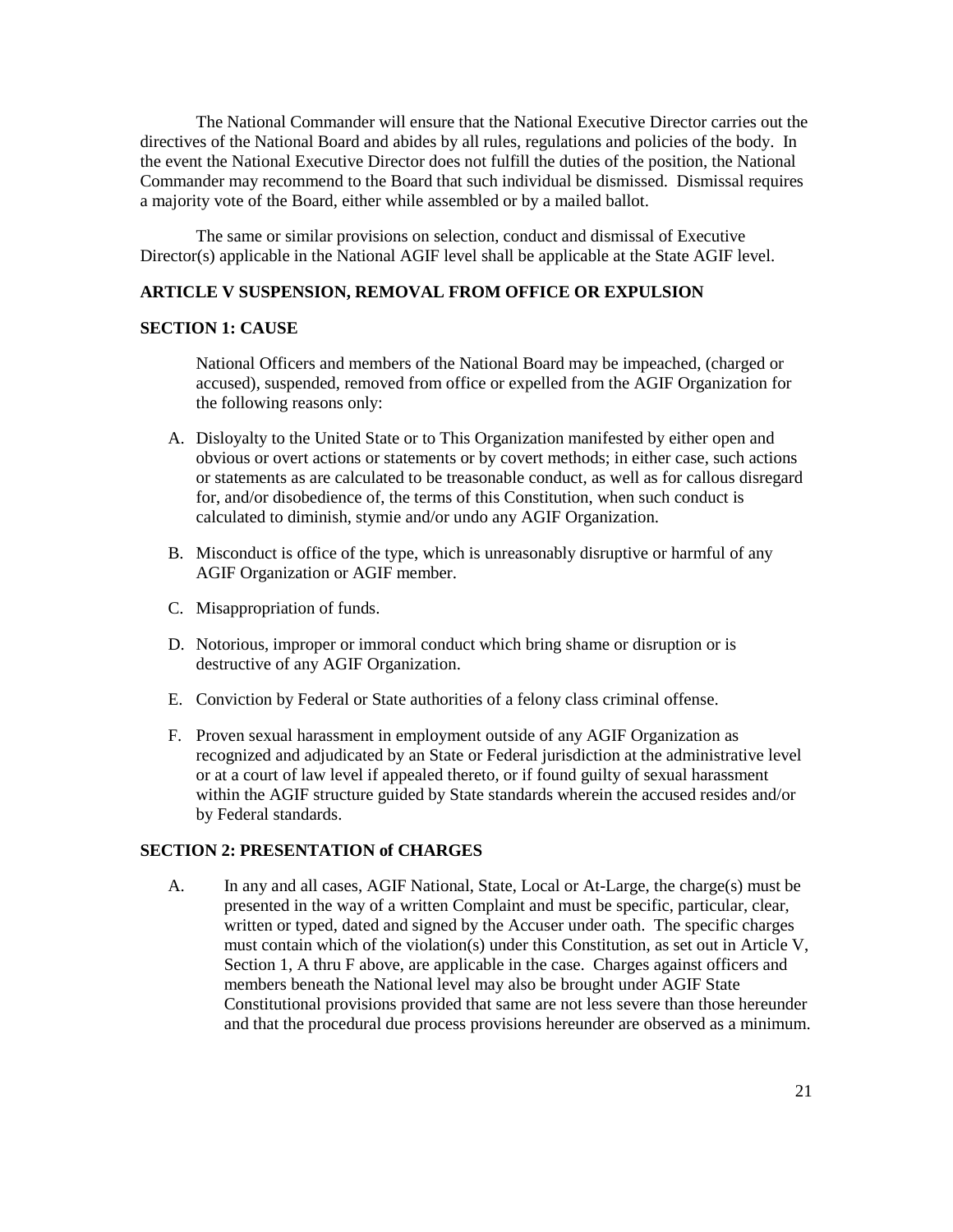B. In any case under this Article, the charge(s) against the allegedly culpable person or entity shall be brought within two years of the alleged occurrence; otherwise same shall be barred by limitation, except that in fraud cases the two (2) year period shall not start to run until the fraud is discovered.

C. Before any hearing at any level is held for the purpose of having any party respond to charges of any violation under this Constitution, the charged party shall be given reasonable written notice of the charge(s) and of the hearing date, time and place by personal service with delivery certified under oath, or by registered or certified mail or by any other reasonably certain means. To appear or answer, the charged party shall be given a reasonable time under all circumstances or such time as may be specified under any subsection in this Article or under Article VI. If the whereabouts of the charged party cannot be determined on reasonable inquiry, the written notice shall be sent to his/her last known address in the manner referred to above. The charged party may answer or accomplish presence by representative or by written pleading, but weather the charged party appears or not, the body before which the charged party is scheduled to appear shall proceed with the hearing as scheduled and dispose of the case at any phase of the proceeding.

D. When the Complainant is a fellow National Officer or member of the National Board, the Complaint shall be filed directly with the National Executive Director who shall thereupon furnish the accused and members of the Board with a copy of same.

E. When a Complaint is filed by an ordinary member against a National Officer or National Board member, it must be filed with the respective AGIF State Organization of the complainant. It shall then be forwarded forthwith to the National Executive Director and to the National Commander who shall immediately proceed under the provisions of Section 3 herein below.

F. If the accused National Officer or National Board member is a member of the same AGIF State Organization as the complainant, the complaint shall be filed with the National Board directly, with copy to the National Commander.

G. The charge or charges must also contain the discipline sought:

- 1. Verbal reprimand with corrective guidance and counseling;
- 2. Impeachment with possible suspension of GI Forum membership not to exceed three (3) months;
- 3. Removal from AGIF Office; or
- 4. Permanent expulsion from all AGIF Organization membership privileges.

### **SECTION 3: INVESTIGATION of CHARGES: MEDIATION**

The National Board shall cause an investigation of the charges and pursuant thereto shall appoint an Investigative Committee of three AGIF members from any AGIF Organization level for the purpose of investigating the complaint/charge. After such investigation, the Investigative Committee findings will be reviewed with the National Commander, the National Chairwoman and the National Youth Chair, with the aid of the National Executive Director/Administration Manager. They will determine whether or not the complaint has merit.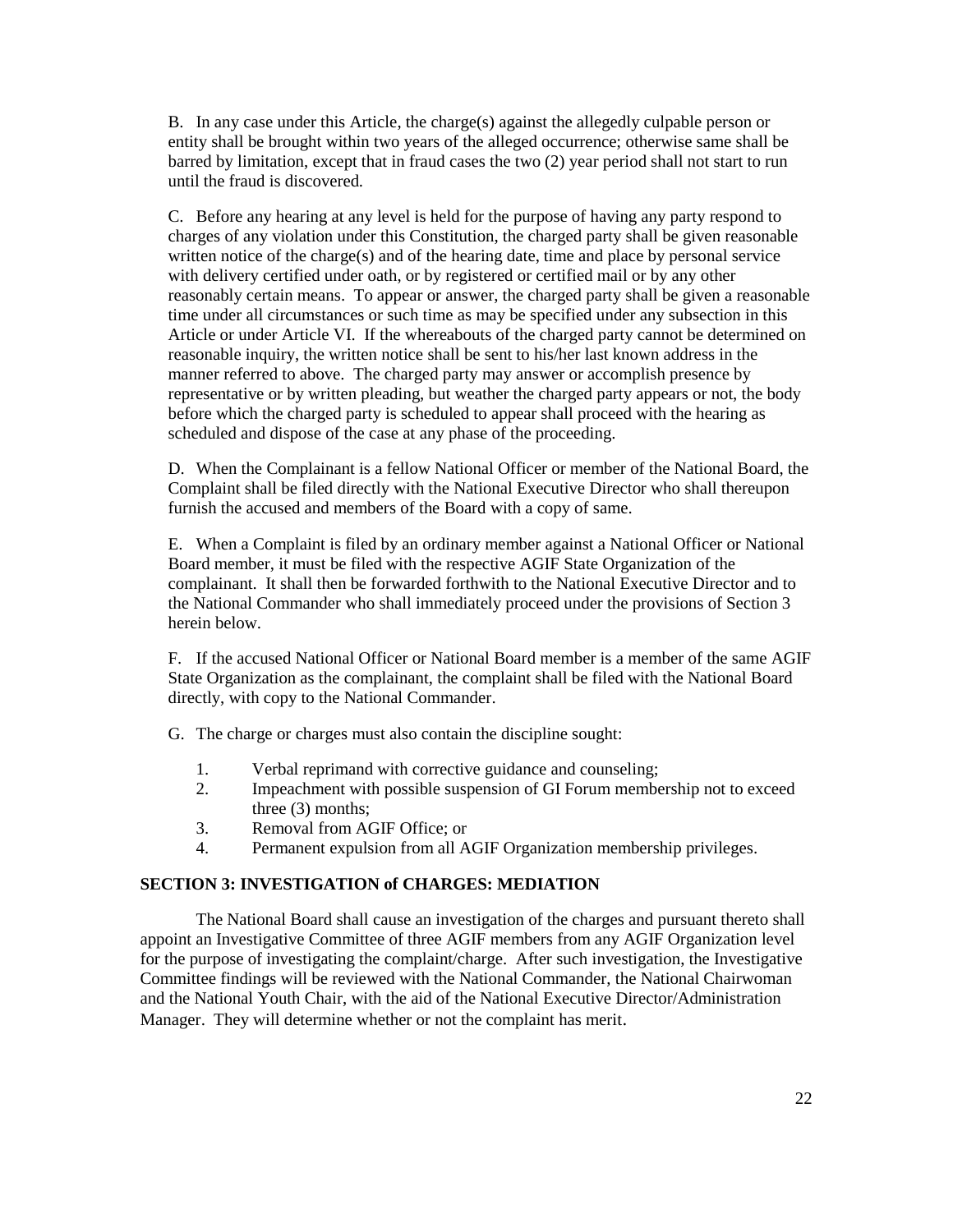Should the complaint be filed against the National Commander, Vice-Commander or the National Chairwoman or the National Youth Chair then the next succeeding National Officer shall be one of those reviewing the findings.

The National Executive Director, as necessary, shall seek legal counsel from the National Legal Advisor and the National Parliamentarian, both of whom shall be considered eligible to sit in any aspect of the decision making process regarding these matters; they shall have a voice but no vote.

- A. When it is determined that the complaint lacks sufficient evidence to support the allegations and the complainant is unable to furnish additional supportive evidence within a reasonable time, not to exceed 45 (forty-five) days, the complaint will be dismissed as without merit. All parties concerned will be notified about such event in writing by the National Executive Director.
- B. When it is determined that a complaint has merit and the nature of the complaint warrants Mediation to help resolve or settle the controversy involved in the complaint, efforts should be made at Mediation before a formal hearing is scheduled. The National Legal Advisor and the National Parliamentarian and a third member of the AGIF appointed by the National Commander shall serve as the Mediation team. If Mediation is successful, the matter shall be considered closed.
- C. When settlement at Mediation fails, the National Executive Director shall immediately schedule a hearing prior to the start of business of the following Mid-Year Conference or the National Conference, whichever comes first. The National Executive Director shall notify all parties of the date, time and location of said hearing.

### **SECTION 4: THE HEARING**

**A.** The National Commander shall appoint a Hearing Panel and appoint its Chair, composed of National Board member of no less than five (5) in number. The appointed Panel and it Chair shall conduct the hearing. The National Legal Advisor and/or the National Parliamentarian may be present for the duration of the Hearing. He/She or they shall advise the Chair and the Panel but shall not have a vote.

#### **B. Hearing At All AGIF Levels To Be Informal**

All AGIF hearing committees, panels or bodies shall not be governed by the strict rules of evidence as is observed in American (U.S.A.) jurisprudence and hearings whether at the AGIF national, state, regional/district or local level shall be informal. Ordinary law court procedures or dilatory tactics used to prevent a timely hearing and/or ruling shall not be allowed.

All hearing proceedings however, shall be reduced to writing as much as practical, particularly decisions and other crucial aspects of all proceedings so that if an appeal is taken the higher (appellate) AGIF authority may be able to review lower level proceedings totally.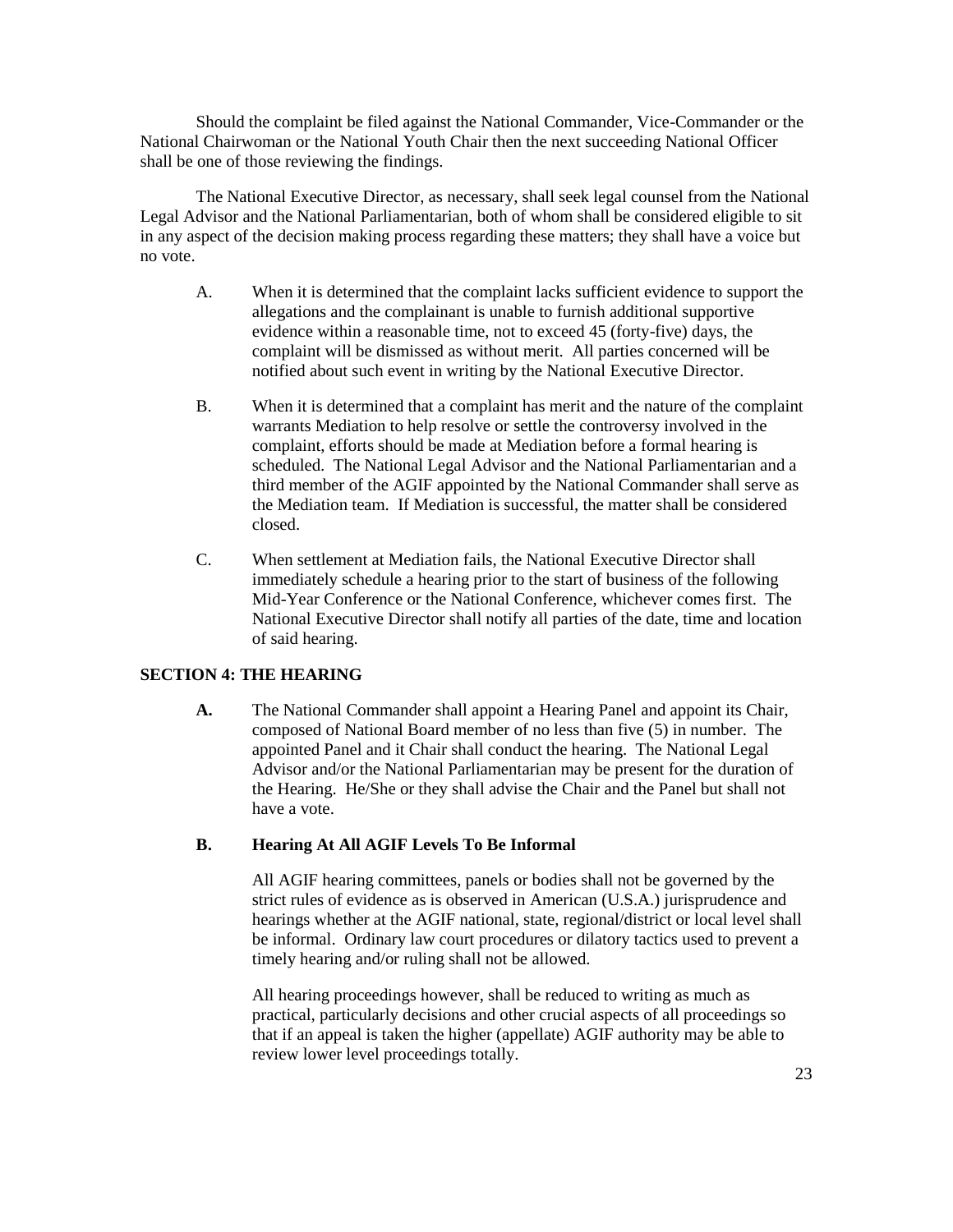- **C.** The National Legal Advisor shall represent the interests of the AGIF Organization. The National Legal Advisor and the National Parliamentarian shall not represent the personal interests of a National Officer or National Board member unless the complaint is from outside the AGIF Organization.
- **D.** The Charging Party shall present his/her testimony and the Panel shall allow for Charging Party's witness(es) testimony and all other evidence to be considered. The members of the Panel have a right to question the Charging Party and his/her witness(es).

The Charging Party shall have a right and the option to legal representation.

The Accused shall have the right and the option to legal representation and both parties shall be free to present live witness(es), documents, affidavits, pictures, videos, etc., in the way of evidence.

The Charging Party and the Accused shall each have the right to one peremptory challenge to a Hearing Panel appointee. On the appointee being so challenged (removed), the National Commander shall appoint another member in his/her place.

- **E.** At such hearings, the parties, the Panel and the respective legal representative(s) shall have the right to cross examine the witness(es) and the Parties.
- **F.** In all hearings under this Article or under Article VI, the charging party shall have the burden of proof and so shall have the right to open argument and close, with the charged party sandwiching in between. If either party does not argue, the right to do so is waived and the case shall move on to conclusion

# **SECTION 5: FINAL DETERMINATION – APPEAL**

- **A**. Based on the evidence and the results of such a Hearing, the Hearing Panel with the counsel of the National Legal Advisor and any assistant of his/her choice, shall make a determination of "guilty" or "not guilty" by two thirds (2/3) vote of the Panel.
- **B.** The Panel shall also decide whether the accused shall be reprimanded, suspended for a period of time, removed from office and/or expelled from the AGIF-US Organization or shall be imposed a combination thereof pursuant to the pleading and findings. The Hearing Panel, Hearing Committee or any hearing body under this Constitution, may deliberate before rendering its written decision and shall render same within a reasonable time after all the evidence was presented and arguments concluded. The decision shall be served on the accused with enough time as to afford the accused ample opportunity to comply with the appeal timetable.

Timetables in any proceeding under this Constitution always being of the essence, they shall always be reasonably observed, otherwise the party failing to meet any deadline shall forfeit the right to proceed with the case.

**C.** Appeal shall be available to either party involved in a case for valid legal reasons, to dissipate local in-built bias and to offer an opportunity to object to substantial procedural error, which might have developed in the originating site of the charge. The appeal shall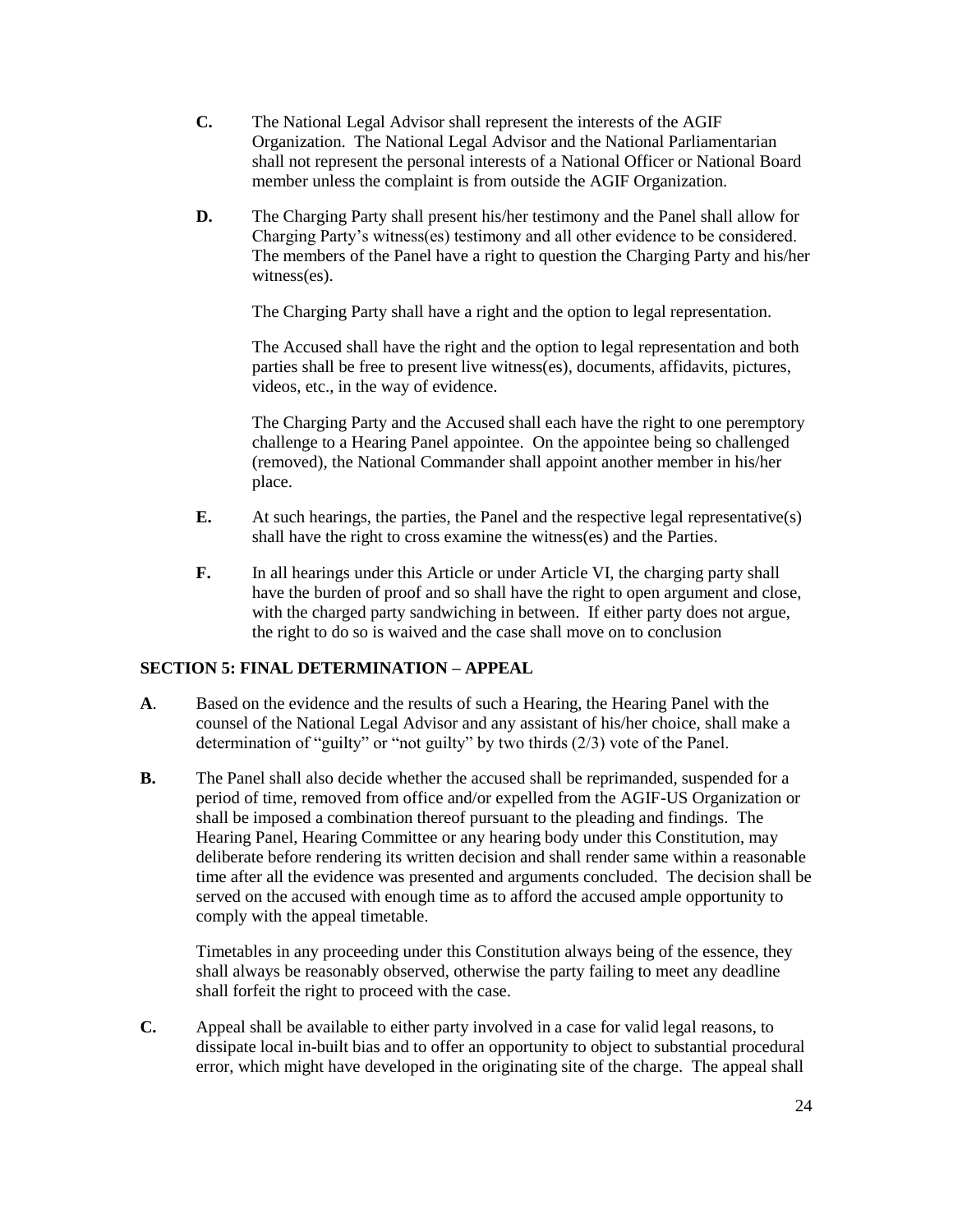lie with the entire National Board of Directors. In all cases, a written notice of appeal shall be filed with the National Office and with the Chair of the Hearing Panel within fifteen (15) days from the date when the written decision is served on the accused by certified mail at his/her/its last known address. The National Board shall not only review all the evidence and findings at its current or next meeting, but may choose (though not obligated) to rehear any new evidence the parties may choose to present. After presenting evidence, the parties or their representative(s) or legal counsel shall be given sixty (60) minutes each for argument.

- **D.** A quorum of the National Board shall make the final decision on a simple majority vote, after which there cannot be any further appeal. The National Office and the Chair of the Hearing Panel shall furnish a copy of the written decision to the parties.
- **E.** In the event of a "not guilty" verdict, the Accused shall continue in office and shall be restored to all rights and privileges of office and membership in the AGIF and in the event of a "guilty" verdict, the Accused shall receive the particular penalty pronounced by the National Commander that he/she is found guilty of.

## **SECTION 6: SUSPENSION, REMOVAL FROM OFFICE, EXPULSION OF STATE AND LOCAL AND AT-LARGE OFFICERS AND MEMBERS**

The reprimand, impeachment with possible suspension, removal from office and expulsion procedure set forth in Section 1 and Section 2: A, of this Article shall also be applicable hereunder.

Otherwise, a Standard Grievance Procedure is hereby adopted which will be applicable to State AGIF Officers (other than at the national level) and to all Local or ordinary AGIF Chapter members as follows:

- **A**. The purpose of this procedure is to provide an opportunity to any State or Local Officer or ordinary member to file a misconduct complaint, which must be in writing, clear and specific, typed and under oath, against any other officer or member under this Section.
- **B.** Charges against a State Officer shall be filed with the State Board of Directors or State Board, whatever the state designation shall be for such body. Charges against a Local Chapter Officer or member or of an At-Large Chapter Officer or member shall be filed with the particular Chapter Board of Directors or Chapter Board.

The AGIF State Organizations, Local and At-Large Chapters and Boards shall be constituted as set out in Article III, Section 4 of this Constitution. In proceedings under Section 6 hereof, the State Legal Adviser and/or State Parliamentarian, if any, may attend, but are not obligated to do so, any hearings pursuant to proceedings under this Section and if in attendance shall have a voice at any hearing but no vote.

**C. (a).** A member of a Chapter acting independently, jointly, collectively or in common with his/her Chapter members may file a compliant against a member of a separate Chapter. When this is done, the complaint shall be file with and investigated and heard by the particular State Board of Directors.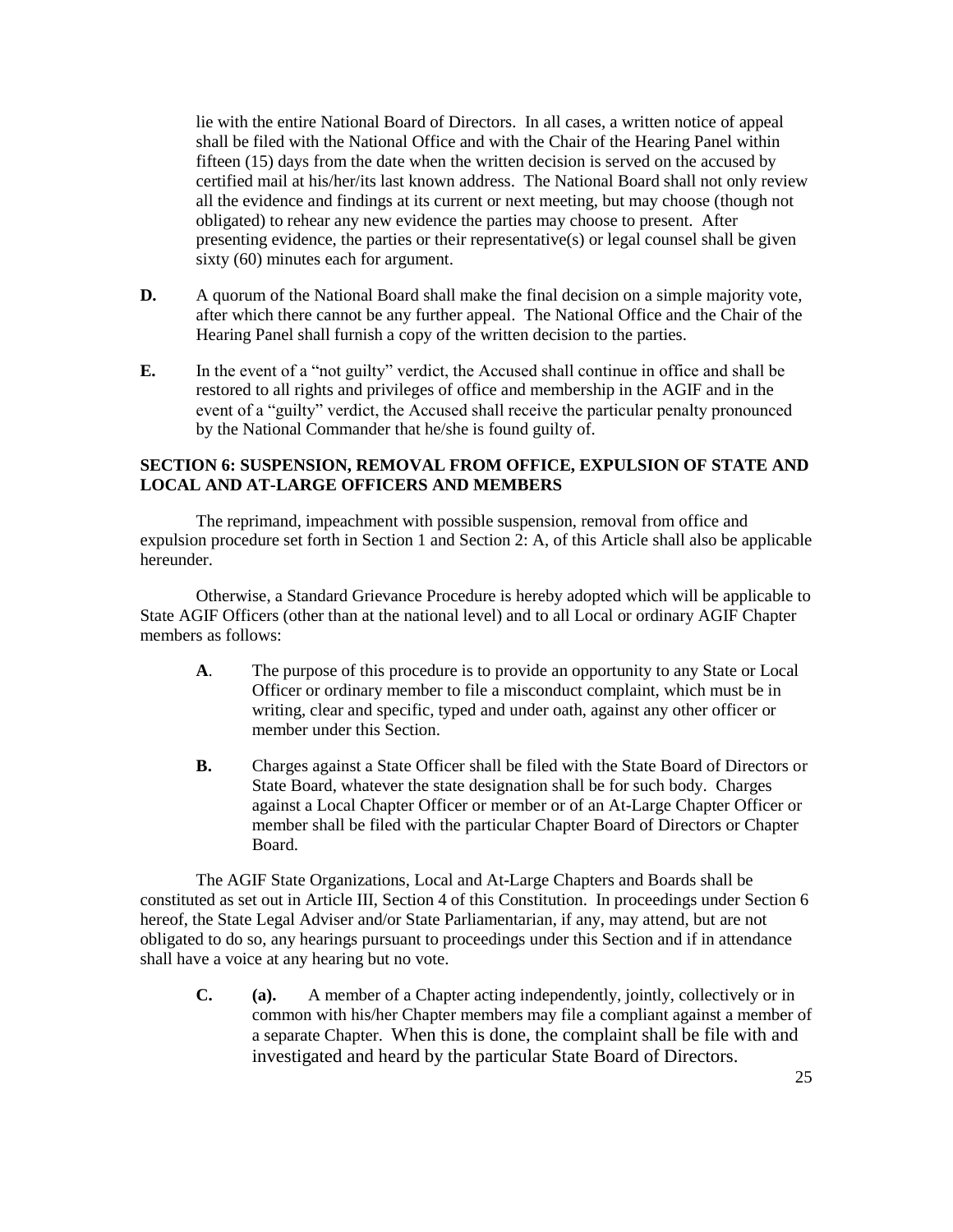- **(b).** Charges against a chapter may be filed in accordance with the provisions of Article VI, Section 5 hereof.
- **D.** Any active member within the same Chapter may file charges against any other member. When this is done, the charges shall be filed with the Local Chapter Board.
- **E.** The complaint must also contain the discipline sought as under the provisions of Article V, Section 2 G.
- **F.** The complaint shall be delivered by courier or by certified return receipt mail and/or in accordance with the provisions of this Article, Section 2C, to the charged party and to the Local/State Commander, Chairwoman or Youth Chair, whichever is applicable. The presiding officer shall announce receipt of the complaint at the next regularly scheduled meeting if held within thirty (30) days from receipt of the complaint, otherwise, the announcement will be by mail to all members in the particular Local AGIF Organization. If the complaint involves a State level officer, it shall be served on the party as hereinabove provided and mailed to the State office and to any State AGIF officer, either of whom shall immediately mail copies to the members of the State Board of Directors. If any complaint delivered, as set out above, is not acted upon within forty-five (45) days from the date of actual delivery at the Local/State level, then it may be filed directly with the National Office which in turn shall forward copies to the National Commander and the National Board of Directors. It shall process fully under the provisions for charges filed and determined involving National Officers and members of the National Executive Board. Otherwise, if processed timely at the Local/State level, the Local Commander, Chairwoman or Youth Chair and their respective Executive Board, or the State Commander, State Chairwoman and State Youth Chair or At-Large Chapter Chair, as the case may be, shall appoint a Grievance Chair, which may be him/herself and four (4) other members to serve on a Hearing Committee of five (5). If the Commander, Chairwoman or Youth Chair is the one charged, then the officer next in line (as in the officer lineup set out in this Constitution) shall appoint. The accused shall have one peremptory challenge as provided in Section 4, A, of this Article.
- **G. (a).** The Hearing Committee shall meet and proceed to an investigation of the alleged violation(s). If the complaint is determined to be groundless, the charges will be dismissed, but the committee shall write a decision stating all facts, holding and reasoning, which decision shall be served on the interested parties within sixty (60) days from the filing of the complaint. Appeal from a dismissal of the charges shall be available to the Complainant under the provisions of subsection M hereunder, and with the added proviso that the National Board of Directors may also hear the matter as in a trail de novo and decide the case on a final basis. On the other hand, if the changes appear reasonable and may result in disciplinary action, the Hearing Committee Chair shall notify the parties in writing in any form set out in Section 2C hereinabove. The notice shall include a text of the charge(s).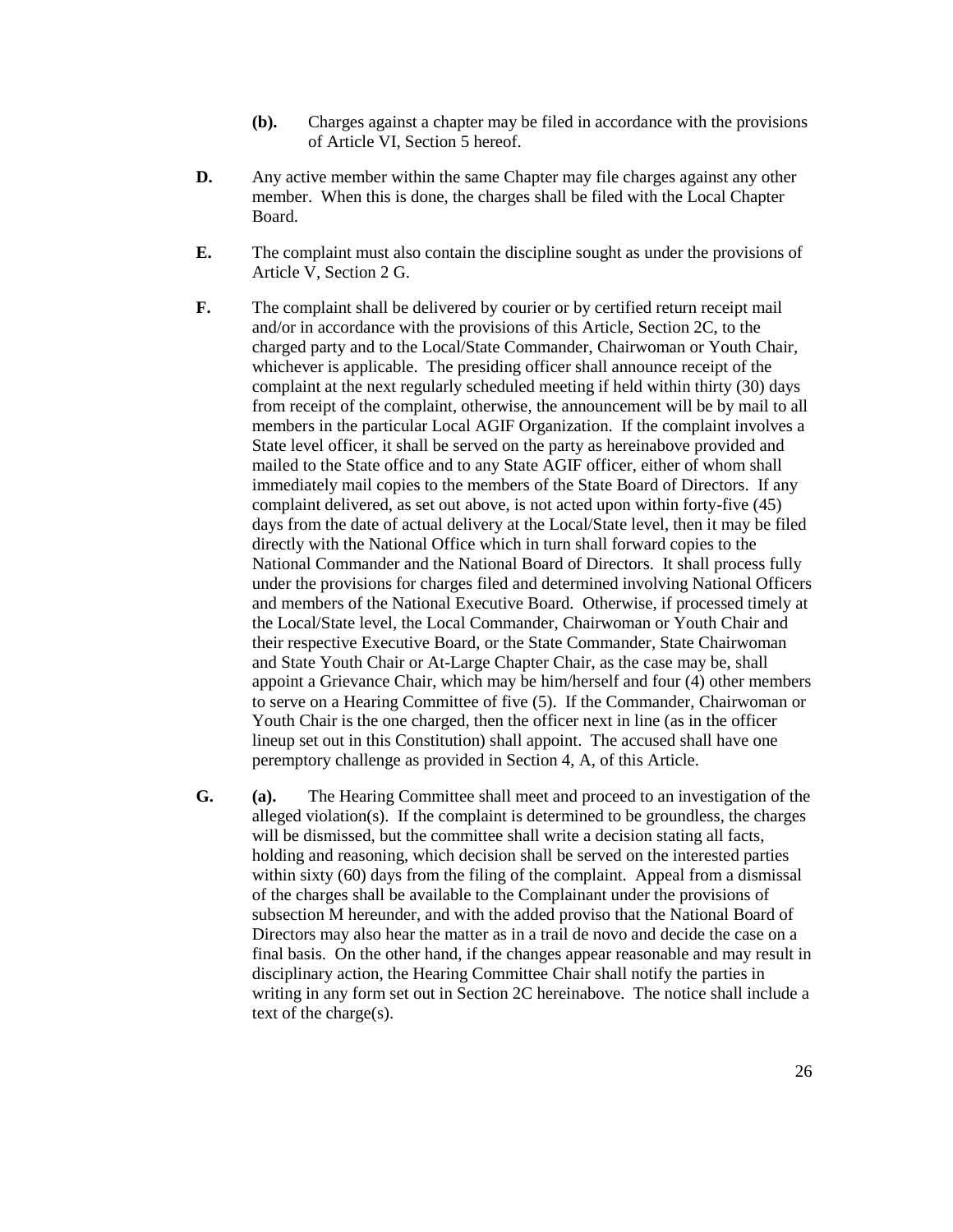If the notice is not sent out immediately, then the case shall be handled as if it were an appeal from a dismissal as provided for in this subsection G, with the added proviso that either party may avail itself of the remedy.

**(b).** If both sides to the controversy so request, a mediation session held by a three (3) member Mediation Team shall be scheduled. The Mediation Team shall be installed along the lines set forth in Section 3B of this Article, but using personnel from the State/Local AGIF Organization and even using respectable, fair-minded persons from without the AGIF. The State/Local Commander or Chair of the Complainant and Respondent or Charged Party involved, shall each appoint one (1) of the first two (2) members and the two (2) shall then pick the third  $(3<sup>rd</sup>)$  member of the Mediation Team. The mediation session shall be set at a date, time and site convenient to all parties. If the mediation is successful, the matter ends, if not, then the process shall continue as hereinafter set forth.

- **H.** Upon notification, the Accused shall have fourteen (14) days from the date of receipt of the notice to proceed with formal hearing to respond and request a hearing date, place and time convenient to all parties. If the Hearing Committee Chair receives no response within the fourteen (14) day period, the Hearing Committee will schedule a hearing time, **date and place**. In any event, the hearing place, date and time reasonably convenient to both sides, shall take place not more than four (4) weeks after the response time has ended.
- **I.** The Accuser and Accused may represent themselves or be represented by counsel or by anyone of their choosing. Both sides may present live witness(es), affidavits, supporting written documentation, pictures, videos, etc., which address the specific allegation(s). Neither party need be present at the hearing, which absence is not to be interpreted as an admission of guilt or as evidence that the case is frivolous.
- **J.** The decision of the Hearing Committee will be based upon testimony, supporting documentation and all other evidence presented. If found guilty of the charges, the Committee Chair will submit the findings of the Committee to the State or Local (Chapter) Commander or Chair, whichever is applicable, who in turn shall impose the penalty. It shall so be done at the next regularly scheduled meeting of the body. No member of the Committee, any local officer or vote of the full membership of the particular body may impose a lesser penalty than that requested in writing by the Accuser, whereby the Accused will either stand guilty of the particular charge(s) or be acquitted.
- **K.** The Hearing Committee is charged with maintaining written documentation of each phase of the case as proof of its compliance with this grievance procedure. This includes the charge(s), responses, evidence, hearing notes/minutes, ruling, opinions, etc. All documentation must be available for copying by the Accused.
- **L.** The Hearing Committee is duly-bound to be objective in its decision-making process and will conduct its meetings and hearing in a spirit free from prejudice or bias. It shall at all times, make prudent and reasonable decisions.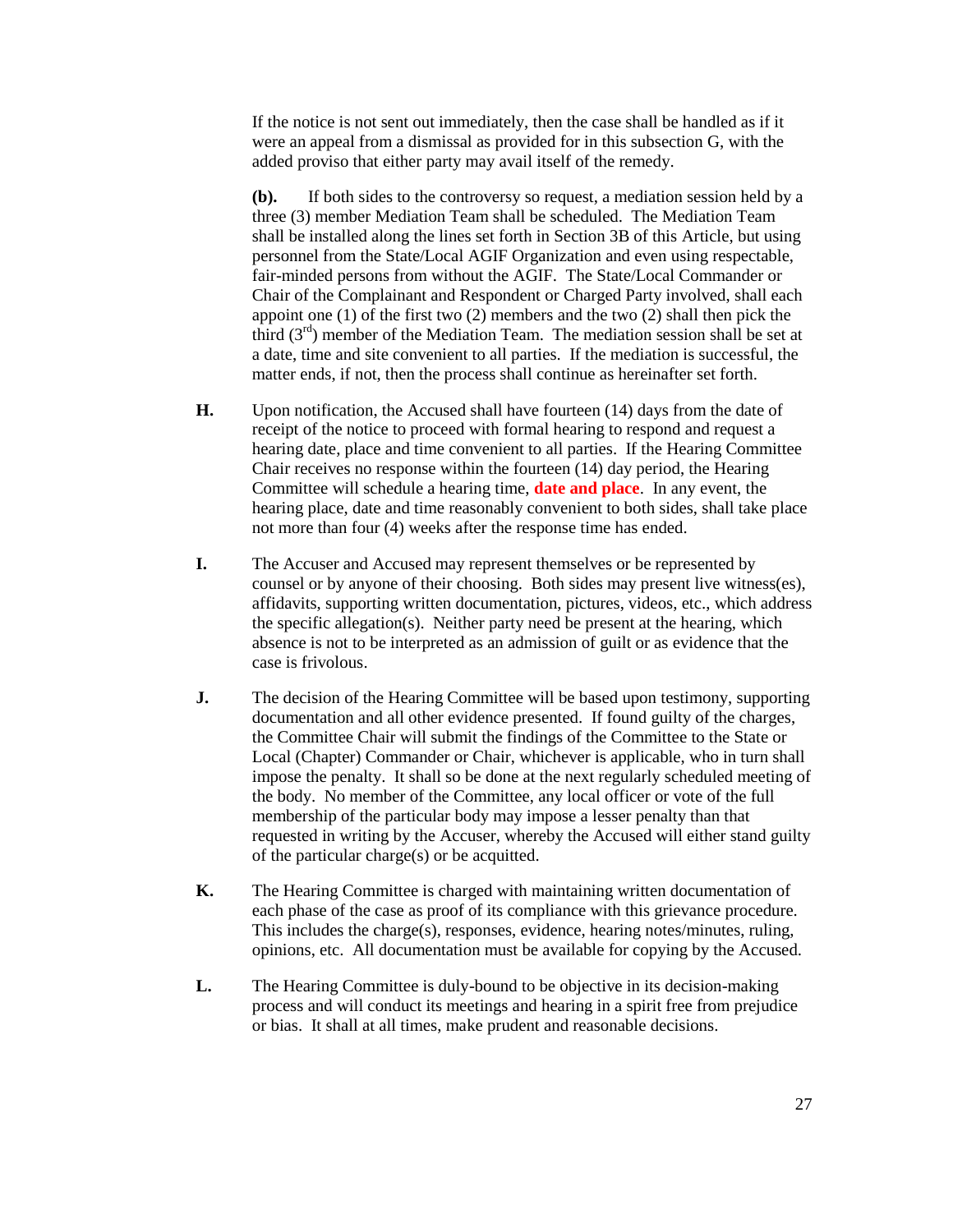- **M.** APPEAL An AGIF State Board and/or a Local Chapter Board adverse decision or ruling against either party may be appealed in writing, directly to the National Board of Directors, by mailing same via certified mail return receipt requested to the National Office, whose director in turn, shall forward copies to the National Commander and the rest of the National Board and shall in either instance, be governed by the procedures thereof as set out in any applicable provisions of this Article, observing the most direct and practical appeal route guarded with ample notice and other procedural safeguards to the parties. Either party in the controversy (the Accused or Accuser, Complainant or Respondent), may appeal in an effort to dissipate State or Local bias at any decisive phase of the proceedings on a complaint, such as dismissals or other ultimate holdings or also on failure of the Local/State AGIF authorities to act on a complaint within fortyfive (45) days from the date of its filing. Appeal shall be in writing and, if applicable, shall be filed within the time provided for in Section 6G of this Article; otherwise it shall be filed with thirty (30) days from the date on which the Chair imposed its ruling in writing which shall have been presented at the regular Local or State board meeting next after the ruling if the adverse party is present at the meeting; if not, then the thirty (30) days shall start to run from the date when the written notice/decision is physically delivered by courier with receipt or is mailed to the party by certified, return receipt mail at the last known address of the party and is either actually received by the party or the letter notice is returned as undeliverable. Unless otherwise provided for in this Article, appeal is interpreted to mean that the National Board not only reviews the documentation and written evidence from the originating Chapter/State, but may hear live, any evidence presented in the lower hearing body it chooses and may hear any additional new evidence either party may decide to present. The National Board presiding officer shall set the case for review at its nearest meeting in terms of date and time and notify the parties involved thereof in accordance with provisions of Section 2C hereinabove. Each side may present any old evidence, may request the National Board to re-hear some of the evidence and shall be given sixty (60) minutes to present arguments on their case after which the National Board may issue its ruling to either "affirm the decision" or rule that the charges were either unfounded or not proven and thereby issue a finding of "not guilty". In any case, a simple majority of the National Board shall govern. In the case of intended complete expulsion from the AGIF and in such cases only, if a substantial procedural error is found to have been committed by the Hearing Committee in the case, same shall be reversed and heard anew in the originating AGIF Organization. A written copy of the decision shall be provided to the parties involved. In any case, however, where the National Board does not find substantial procedural error and the Board affirms a finding of "guilty", with its imposed penalty or "not guilty", there shall be no further appeal and such decision shall be final.
- **N.** The National Office shall be notified of any reprimand, suspension, removal from office or expulsion of an officer and/or member from the AGIF. In such event, the National Executive Director shall maintain a record of said decision and in the event of an expulsion, remove the name/names from the active files and assure that said member's applications are not transferred to another chapter.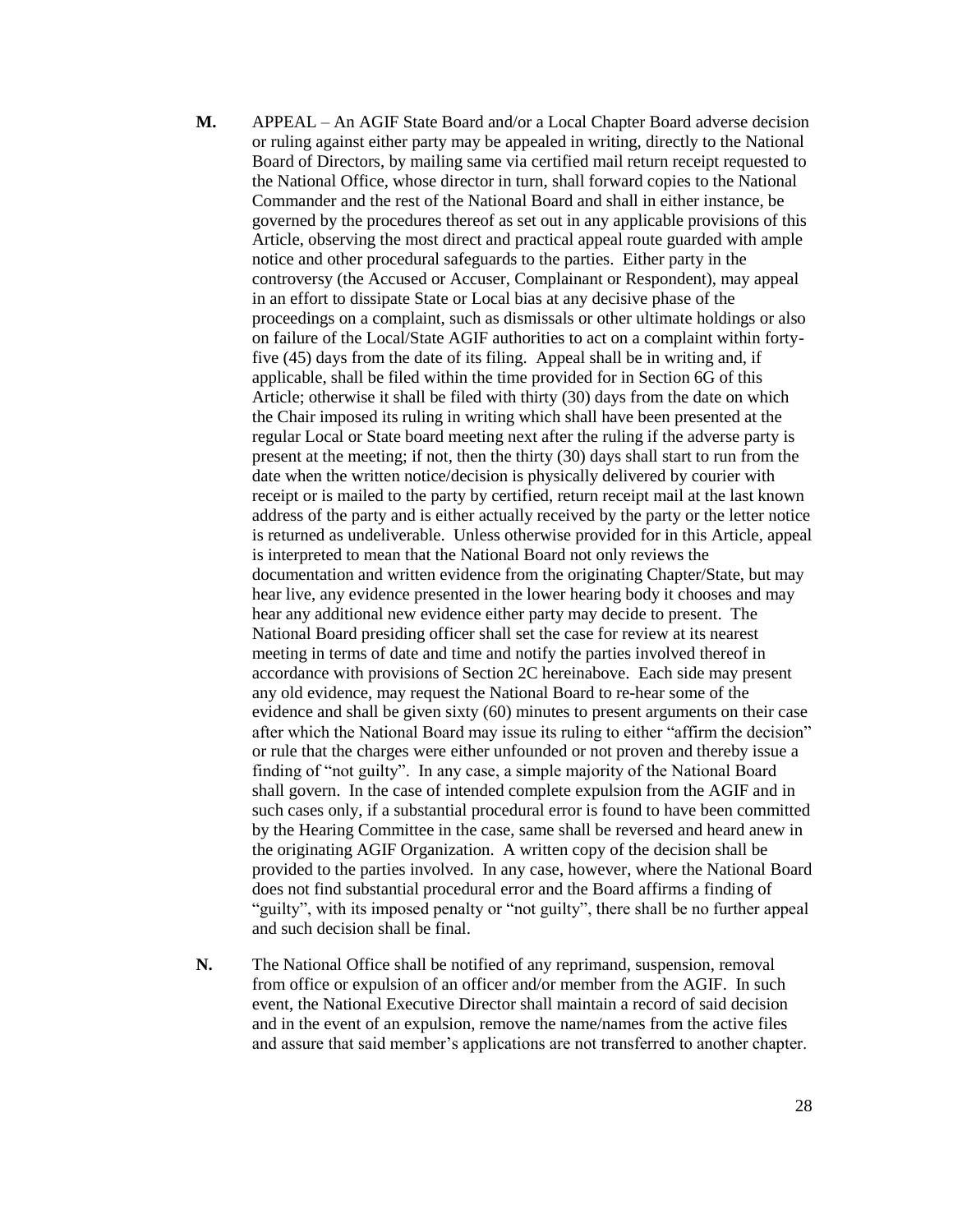- **O.** Any charged party under any Article in this Constitution shall have the right against self-incrimination and the right not be subject to double jeopardy.
- **P.** Any party found guilty of a charge culminating in the imposition of the penalty of expulsion from the AGIF, may purge itself/himself/herself of the offense if on application for reinstatement to active AGIF membership, two-thirds (2/3) vote(s) of the Local Chapter Board of which the guilty party was a chapter member, then two-thirds  $(2/3)$  vote(s) of the particular AGIF State Organization State Board and then two-thirds (2/3) vote(s) of the National Board, the latter of whose decision shall govern, shall be final and be ultimately binding, all by written ballot votes taken, the National Board is satisfied that the party in question is truly repentant, has made restitution, if any was required, and that the purge is legally and morally of such nature as to qualify the party for readmission, the party may be eligible for reinstatement as a member.

# **ARTICLE VI CHARTERS, ASSESSMENTS, LOSS OF CHARTERS, REPORTS AND RECORDS**

## **SECTION 1: CHARTERS**

**A. (1).** All charters for the GI Forum Chapters, GI Forum Women and GI Forum Youth Chapters as well as for all At-Large American GI Forum Organizations shall be issued nationally by the National Executive Director and shall be signed by him/her and the National Commander.

**(2).** Any group wishing to petition the AGIF-US for a charter, must have eight (8) potentially qualified members, submit the application along with designated fee set by the National Board to an AGIF State Office or State Officer who shall expediently certify to the National Executive Director/Administrative Manager whether the applying group has met all the qualifications set out in Article II, Section 1,2,3,4 and 4 as may be applicable and whether the group is a bona fide group or not. Should the State AGIF office or State Officer certify that the group is not bona fide, the National Executive Director/Administrative Manager with the advice and consent of the National Commander, shall appoint an investigative committee of five (5) members, only two (2) of whom may be from the same state as the applying group.

The committee shall investigate with all deliberate speed and by majority vote inform the National Executive Director or on whether the group is bona fide or not and he/she shall forward the information to the National Commander. Its decision shall be final.

An At-Large group wishing to petition for an AGIF-US charter shall file directly with the National Executive Director/Administrative Manger and he/she will ensure whether the applying group has met all the qualifications set out in Article II, Sections 1,2,3,4 and 4, as may be applicable and whether the At-Large group is bona fide or not. Should the National Executive Director/Administrative Manager certify that the applying group is not bona fide, there shall be an automatic appeal to the National Executive Board. A majority vote of the National Executive Board shall determine in final form whether the group is bona fide or not. Any group certified as bona fide shall receive a charter forthwith.

**(3).** AGIF Local Organizations shall be required to submit all papers relating to charter applications or renewals and/or membership dues or similar instruments hereinafter referred to as Papers to their particular AGIF State Organization, State office or State Officer, if same exist.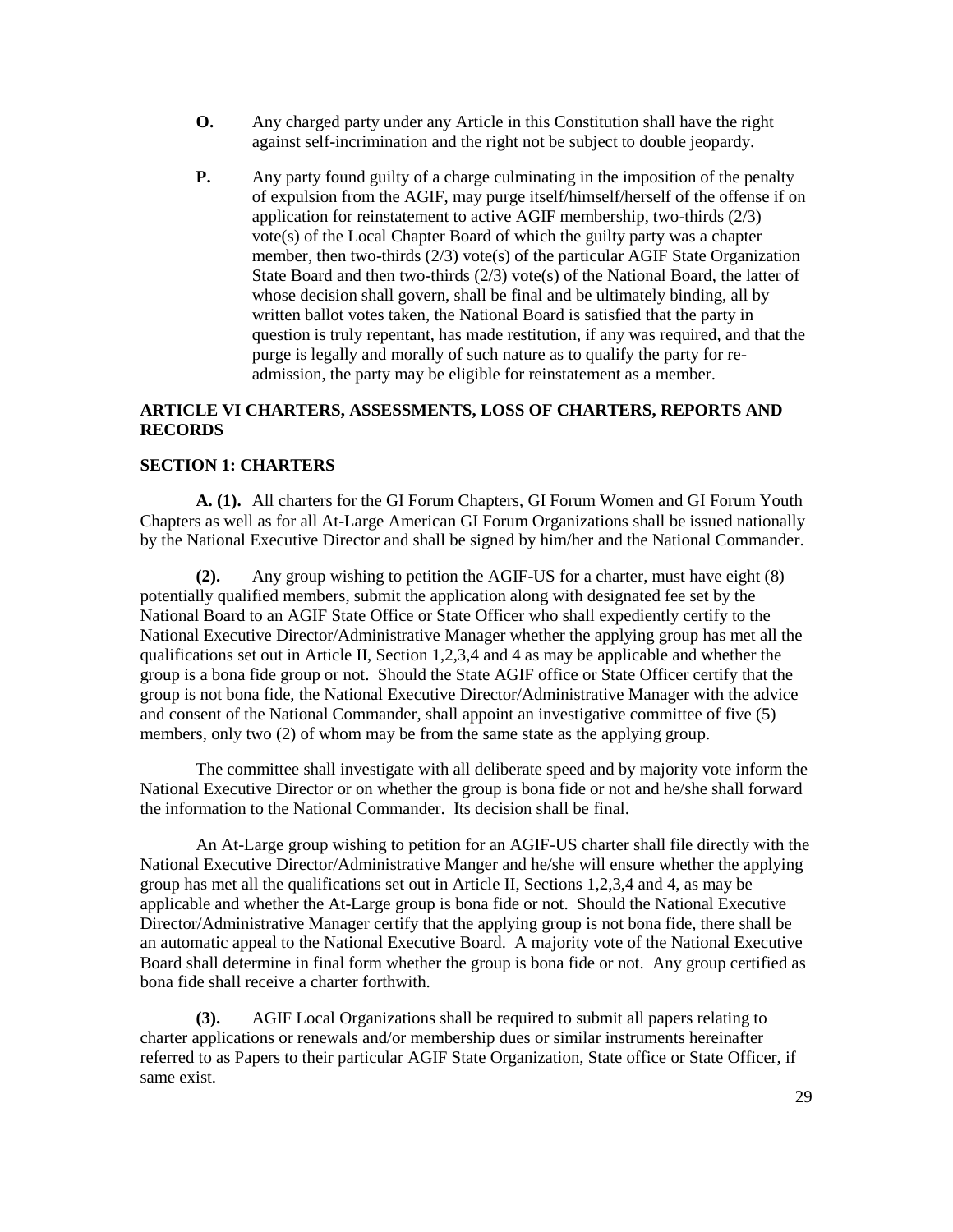Failure to do so shall prevent the particular chapter from remaining in good standing, receiving membership cards and from voting on AGIF issues and elections. It is understood that At-Large Chapters, by their nature not having an AGIF State Organization or State Officers, shall send their Papers directly to the AGIF National Office.

**(4). Chapter Names:** All chapters shall be free to add a particular name to their chapter, whether it is the name of a city, an individual or any other distinguishing name. No GI Forum, GI Forum Women or GI Forum Youth and At-Large Chapter shall be permitted to use a name identical to that of an existing Chapter within a given community. Any Chapter wishing to change or alter its name shall petition for a new charter and pay the appropriate Charter fee.

#### **B. (1).** Failure to Forward Charter Applications, Etc.

Any bona fide solicitor denied its right to have its Papers forwarded to the National Executive Director/Administrative Manager for thirty (30) days by an AGIF State Organization or State Officer may appeal to the Executive Director/Administrative Manager who, with consent of the National Commander, shall order the person in question to forward the same. Thereafter, failure to immediately forward same to the National Office shall cause the person to respond forthwith to the National Executive Board. All communications and/or appearances in such regard may be in person or by mail or telephone to construe the failure. If the Executive Director/Administrative Manager determines that the failure is not reasonable, the Papers shall be issued to the solicitor immediately, provided that the solicitor applying has met all qualifications set out in Article II, Sections 1, 2, 3, 4 and 5, as may be applicable. The retrieving of any instruments, including the charter, funds, membership cards, etc., may be accomplished by whatever means later. All State AGIF Organizations and/or State Officers shall abide by the National Executive Board's decision and recognize the validity of any such Papers and status conferred thereby issued by the AGIF-US. Meanwhile, if the National Executive Board determines that the conduct of the officer or person who failed to forward Papers was arbitrary and/or capricious, the officer or person in question may, at the discretion of the National Executive Board, be charged by the Executive Director/Administrative Manager, processed under the appropriate provisions of Article V hereof and suffer any possible consequences. The charge(s) shall be filed with the National Board of Directors directly and the case shall be heard in full and final form by said Board in accordance with the most applicable procedures set out in Article V.

**B. (2).** There shall be no provisions for a Commander's Chapter.

### **SECTION 2: CHARTER RENEWAL FEES**

All local GI Forum, GI Forum Women and GI Forum Youth Chapters as well as all At-Large Chapters once duly chartered, shall be required to renew their charters during January of each calendar year upon payment of a fee to the Executive Director/Administrative Manager office in an amount established by the National Conference in conformity with the cost of living of the times. Should any AGIF Organization fail to pay its Charter renewal fee and/or appropriate dues, its charter shall be suspended but, if paid within 30 days from the end of January of the year in question, its charter shall be automatically reinstated. If not so paid, there shall be a penalty of not less than ten dollars (\$10.00) a month or in an amount determined by the National Board for the ensuing two (2) months. If the Chapter has failed to pay during such period, then the group may apply for a new Charter in accordance with the provisions of this Section and of Article II, Sections 1 thru 5.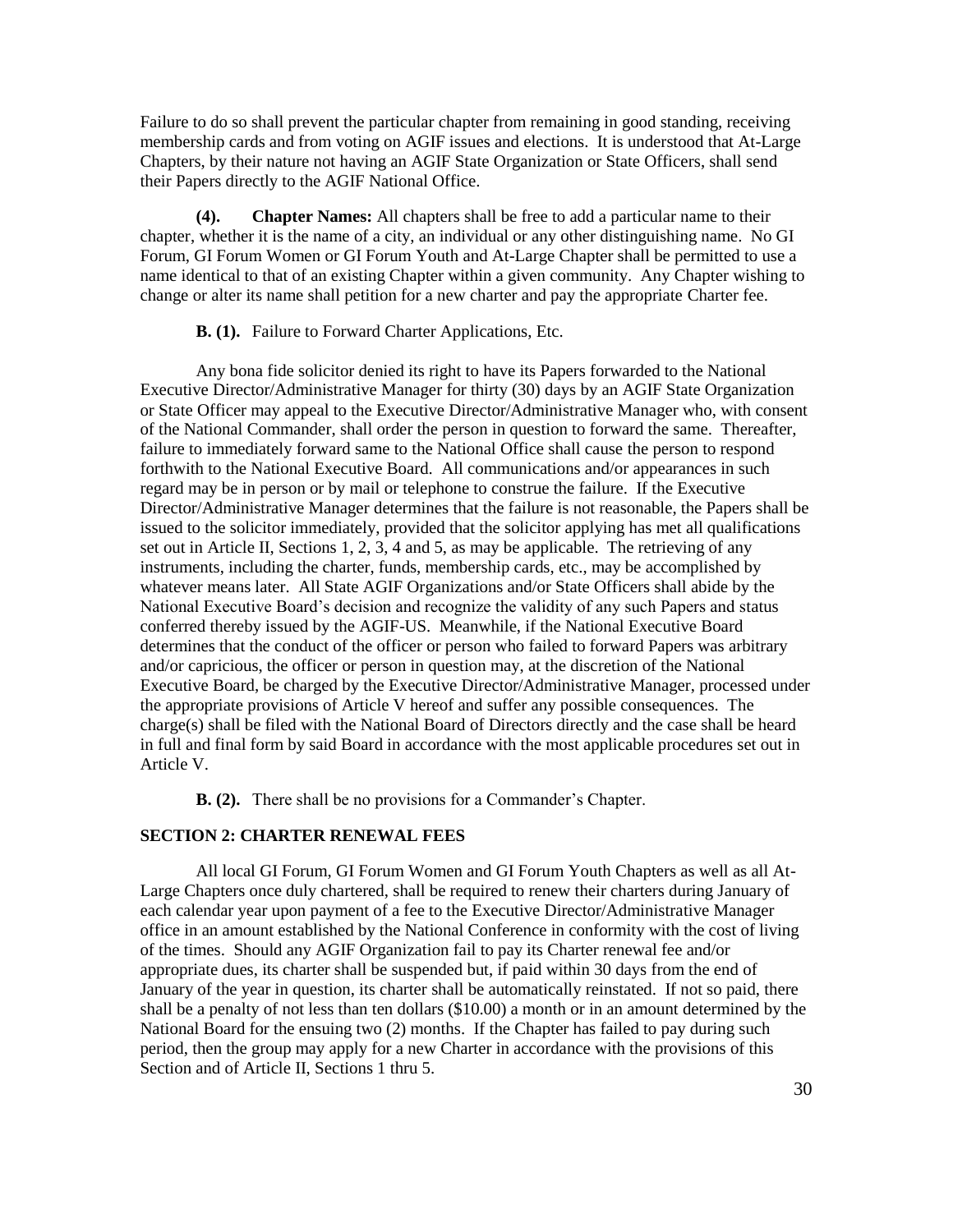### **SECTION 3: OTHER CONTRIBUTIONS OR ASSESSMENTS**

With the exception of the Charter fee, the cost of subscription of the official publication of This Organization and dues as provided in Article II, Section 11 in this Constitution, neither the Board nor the National Conference shall have the power to levy or impose upon a particular State AGIF Organization or any affiliate AGIF Organization thereof or any At-Large AGIF Organization, any additional dues, charter fees or other contributions and assessments without the consent of the particular AGIF Organization, provided that any fee or assessment which is connected with and made a part of any revenue producing contest terminating at the national AGIF level shall not be covered by the provisions of this Section.

#### **SECTION 4: REPORTS TO NATIONAL OFFICE**

All State AGIF Organizations, all chapters within a State and all At-Large AGIF Organizations, for the purpose of reporting to the U.S. Internal Revenue (IRS), and for other necessary purposes, shall submit such reports, financial reports status reports or papers and other similar reports at such time or times as are required by government agencies and/or requested, for good cause, by the National Office to be sent to it. Failure to provide such papers to the National Office and/or to file the proper reports in connection with IRS and other government agencies when it is required to comply with the rules and regulations of such agencies, shall authorize the National Office to suspend the Charter of the delinquent AGIF Organization involved, and/or to file charges against State/Local AGIF individuals failing to comply. Hearing procedures shall be processed as outlined in Article V of this Constitution.

Any AGIF State, AGIF At-Large or AGIF Local Organization which organizes its own corporation and gains  $501(c)(3)$  status or any other such status under the identity of the American GI Forum, shall comply with this Constitution and shall provide for equal representation on the board of directors of said corporation. The corporation shall provide equal employment opportunity to all persons and shall so provide as stated above in the corporate charter, constitution and By-Laws of said corporation.

All AGIF State and AGIF At-Large Organizations applying for corporate status as 501(c)(3) or any similar type non-profit corporations shall first obtain authorization to do so from the National Office.

All AGIF National, State, At-Large and Local AGIF Organizations holding corporate status as  $501(c)(3)$  corporations (or similar at law, should the number designation change) shall report to the National Office as requested by same, information as to the state of incorporation, corporate charter number, employer's identification number and provide copies of the Internal Revenue Service letter granting  $501(c)(3)$  or similar status, the annual IRS Form 990, corporate minutes, the annual treasurer's report and other requested pertinent information.

### **SECTION 5: LOSS OF CHARTER**

An AGIF Organization may also lose its Charter for group misconduct as set out or outlined in Article V, Section 1, A thru F, as determined by the National Board alone and on its own motion, but suspension may occur only after a full hearing before the National Board whose simple majority ruling shall be final. The accused AGIF Organization shall have the right of representation by Counsel and shall have the right to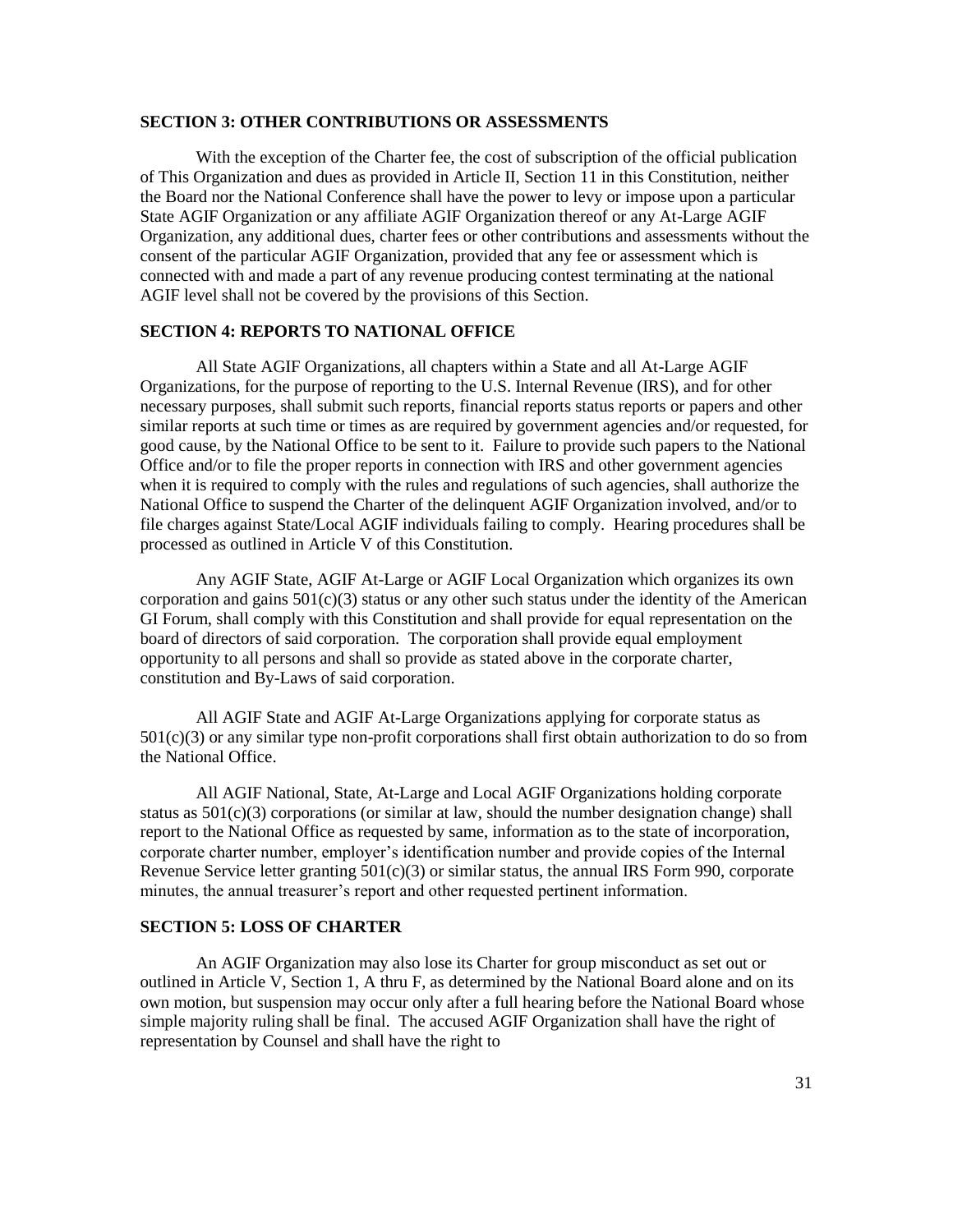present all evidence in the way of documentation, witnesses, pictures, videos, etc., and an opportunity for argument not to exceed sixty (60) minutes. The Board shall have equal representation, introduction of evidence and argument rights. Should the AGIF Organization Charter be suspended, it shall remain until the group purges itself of fault to the satisfaction of a majority of the National Board before it can be eligible to have a new Charter issued to it. The amount of cost of reinstatement of the Charter shall be fixed by the National Board.

## **SECTION 6: RETENTION OF RECORDS**

All AGIF Organizations shall retain and properly store their records to comply with the time limits set forth by the Internal Revenue Service, Department of Labor and other governmental agencies as well as by the AGIF-US.

Outgoing AGIF officers at all levels, shall pass all records to the succeeding officer(s) within thirty (30) days of the election, failing which the new officer(s) may file charges under Article V hereof against whoever so failed.

All AGIF State Organizations must provide a place for safe and proper storage of Organization records.

### **ARTICLE VII: GENERAL PROVISIONS**

#### **SECTION 1: BASIC DOCUMENT**

This Constitution adopted at the national AGIF-US level, shall be the basic law governing This Organization, all State AGIF Organizations, At-Large AGIF Organizations and all Local, District/Regional AGIF Organizations. Any constitutional provision in the constitutions of any of the AGIF Organizations mentioned hereinabove which may be in conflict with the provisions of this Constitution shall be invalid and of no force or effect.

## **SECTION 2: NEPOTISM CLAUSE**

No national officer or member of the National Board of Directors shall vote or participate in any manner (speak) in the naming or selection of any officer who is related to him/her within the third degree by blood or marriage to a position of remuneration in This Organization, nor shall such person vote or participate in any manner (speak) on any issue affecting such a position.

## **SECTION 3: RULES OF PROCEDURE**

The latest revision of Robert's Rules of Order shall be adopted as the rules of procedure at all meetings of This Organization and of all AGIF State Organizations, At-Large AGIF Organizations and all Local, District or Regional AGIF Organizations, except as such may be altered or changed by properly adopted rules of procedure of any AGIF gathering, so long as such rules are adopted before the gathering in question brings its initial session to order.

### **SECTION 4: POLITICAL ENDORSEMENT PROHIBITED**

While This Organization seeks the participation of all citizens as individuals in political affairs, it is forbidden of all officers and members of This Organization and of all AGIF Organizations at every level to use the name "American GI Forum", or any other derivative or abbreviation of the same, for the support of any candidate for public office or political party.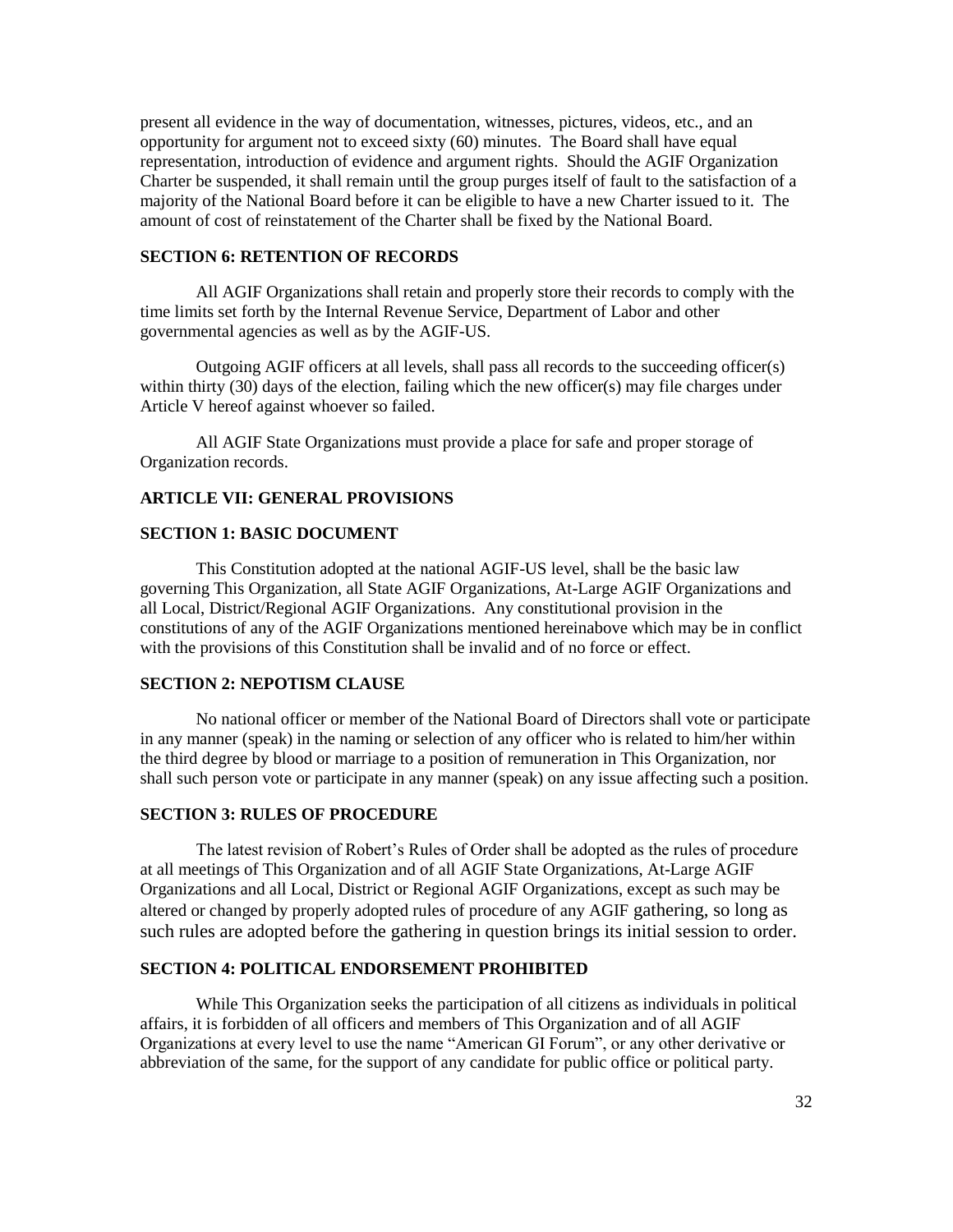Letterheads, emblems and other insignia or material identified with the AGIF shall not be used by any member or by any AGIF Organization when participating in political affairs as individuals. Members of the AGIF will do their utmost not to be identified politically as officers or members of the AGIF.

#### **SECTION 5: POWERS OF STATE ORGANIZATIONS**

All State AGIF Organizations and At-Large AGIF Organizations may adopt their respective constitution and by-laws setting up their own structural organization, officers, board of directors and providing for the titles or names thereof, provided that nothing therein shall conflict expressly or in substance with the provisions of this Constitution. Such Organizations shall have the power to raise monies by dues, assessments, projects and by other lawful means for their own purposes and to set up their own procedures for contests and other fund raising functions within their jurisdiction and sphere of activity. Provided, however, that all local Chapters are requested to elect their officers during the month of December of each year and notify their respective state officers and the AGIF office of the National Executive Director of the names and addresses, zip code and phone numbers of each member and newly elected officers.

## **ARTICLE VIII PROCEDURE MANUAL**

#### **SECTION 1: PROCEDURES MANUAL**

A procedures manual shall be developed by the National Executive Director, or by any member acting in a similar capacity, with approval of the National Executive Board.

### **ARTICLE IX AMENDING PROCEDURE**

#### **SECTION 1: PROCEDURE**

Proposed amendments to this Constitution, which has reference to piecemeal amendments or to the adoption of an entire document, (Text), must first be submitted to the National Legal Advisor, the National Parliamentarian, the National Commander and the National Executive Director. The first three (3) named officers shall determine whether the proposed Text is stated in proper form. They shall be free to suggest and/or aid in re-writing, if necessary.

Next, within thirty (30) days from submission to the named officers or from the rewriting, whichever is later, but in any event in not later than sixty (60) days from the date of submission to the officers, the Text shall again be immediately submitted to the National Executive Director who shall forthwith send a copy of the Text to all legally constituted Chapters of the AGIF-US for their review.

Thereafter, an AGIF State Board of Directors must adopt the Text in principle by simple majority vote.

Next, the Text shall be sent forthwith to each member of the AGIF National Executive Board of Directors at least thirty (30) days before a meeting thereof called by the National Commander. The members of the National Board shall consider and debate the Text and vote on adoption or rejection in part or in whole. Adoption must carry by two-third (2/3) vote of such Board.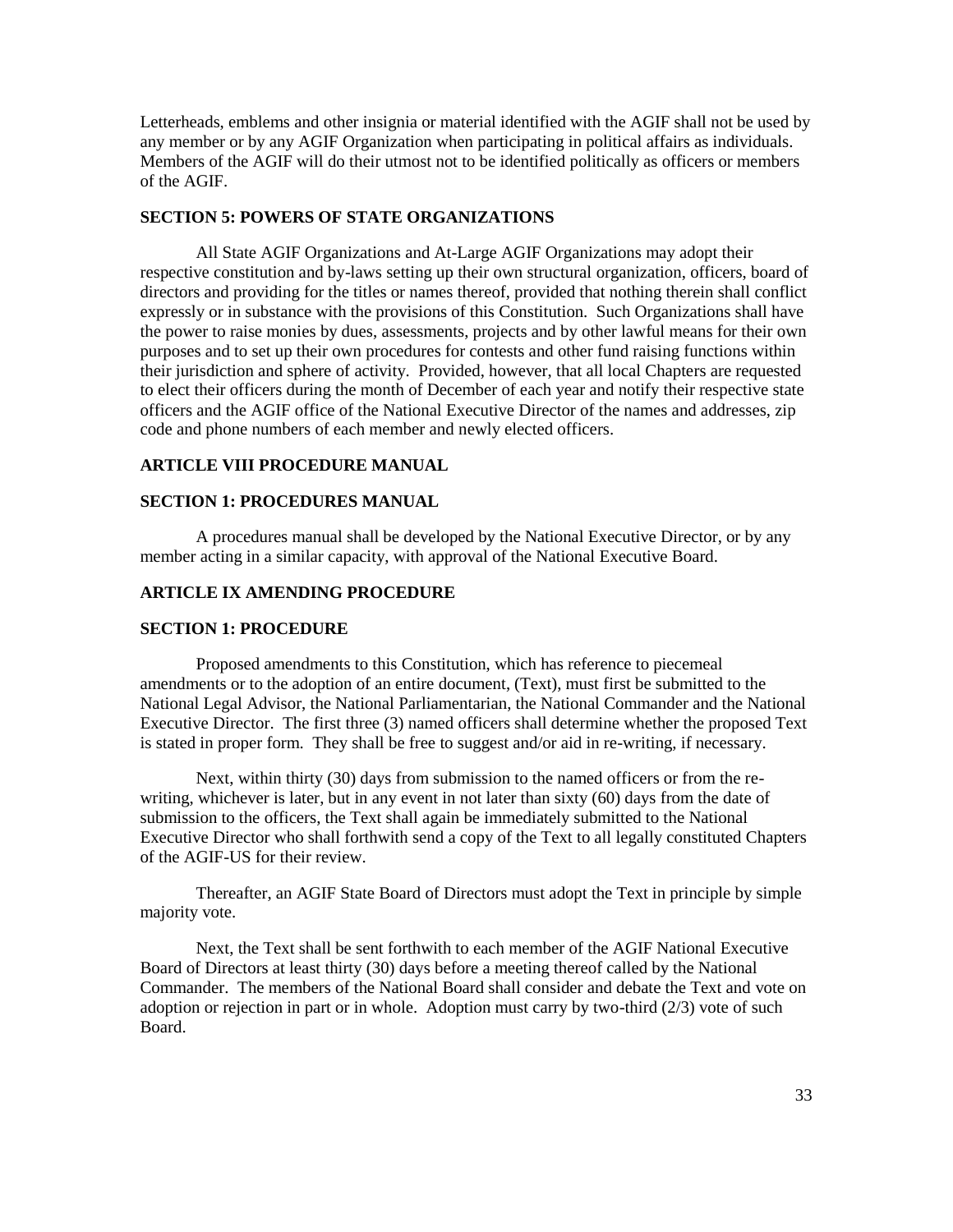Finally, the Text shall be presented to the ensuing AGIF National Conference, which shall forthwith consider the Text. Upon approval of the Text in part or in whole by two-third (2/3) vote of said National Conference, the National Commander shall pronounce the Text as approved in final form.

# **ARTICLE X ENACTING AND REPEALING PROVISION SECTION 1: ENACTMENT and REPEAL:**

At such time as this Constitution is approved under the provisions of the pre-existing or predecessor Constitution of This Organization, the same shall become the supreme law of the AGIF and all other constitutional provisions, by-laws, customs and usage or action of the National Board of Directors or National Conference or State and/or At-Large and Local GI Forum Organizations in the past in conflict herewith shall stand automatically repealed.

# **GLOSSARY**

**A. AGIF** – shall refer to the American GI Forum in a general sense.

**B. AGIF-US** – shall refer more specifically to the national organization, American GI Forum of the United States.

**C. GI Forum** – shall have the same meaning as in "A".

**D. This Organization** – shall refer to the American GI Forum of the United States.

**E. AGIF** – (name of State) Organization, (as in AGIF-California) shall refer to the particular statewide AGIF Organization named therein.

**F. AGIF Organization** – shall have reference to all AGIF Local Chapters, including At-Large, Regional, District or GI Forum, GI Forum Women or GI Forum Youth, Board of Directors, Executive Boards, etc., depending on its contextual use.

**G. AGIF Charter(s)** – shall have reference to all AGIF Local Chapters, including At-Large Chapters and also shall have specific reference to a particular Chapter, whether, GI Forum, At-Large, GI Forum or GI Forum Youth, when so named.

**H. AGIF NATIONAL CONFERENCE or NATIONAL CONFERENCE** – shall have reference to what has heretofore been known as the **National Convention**. Because the gathering offers an opportunity to members of the AGIF from all Organization levels for an exchange of ideas on Veterans, social, educational and economic issues for workshops which include Youth leadership, for dialogue oral or written, for floor debate and for the practical use of parliamentary law and procedure, the gathering can rightfully be referred to as The AGIF Annual National Training and Educational Conference, which Corporate America can appreciate, but the gathering may be referred to as simply, the National Conference.

**I. NATIONAL EXECUTIVE BOARD** – shall consist of elected AGIF national GI Forum, GI Forum Women officers and the GI Forum Youth Chair.

**J. NATIONAL BOARD** – shall consist of elected AGIF national officers as well as of all State GI Forum Commanders, State GI Forum Chairwomen and State GI Forum Youth Chairs.